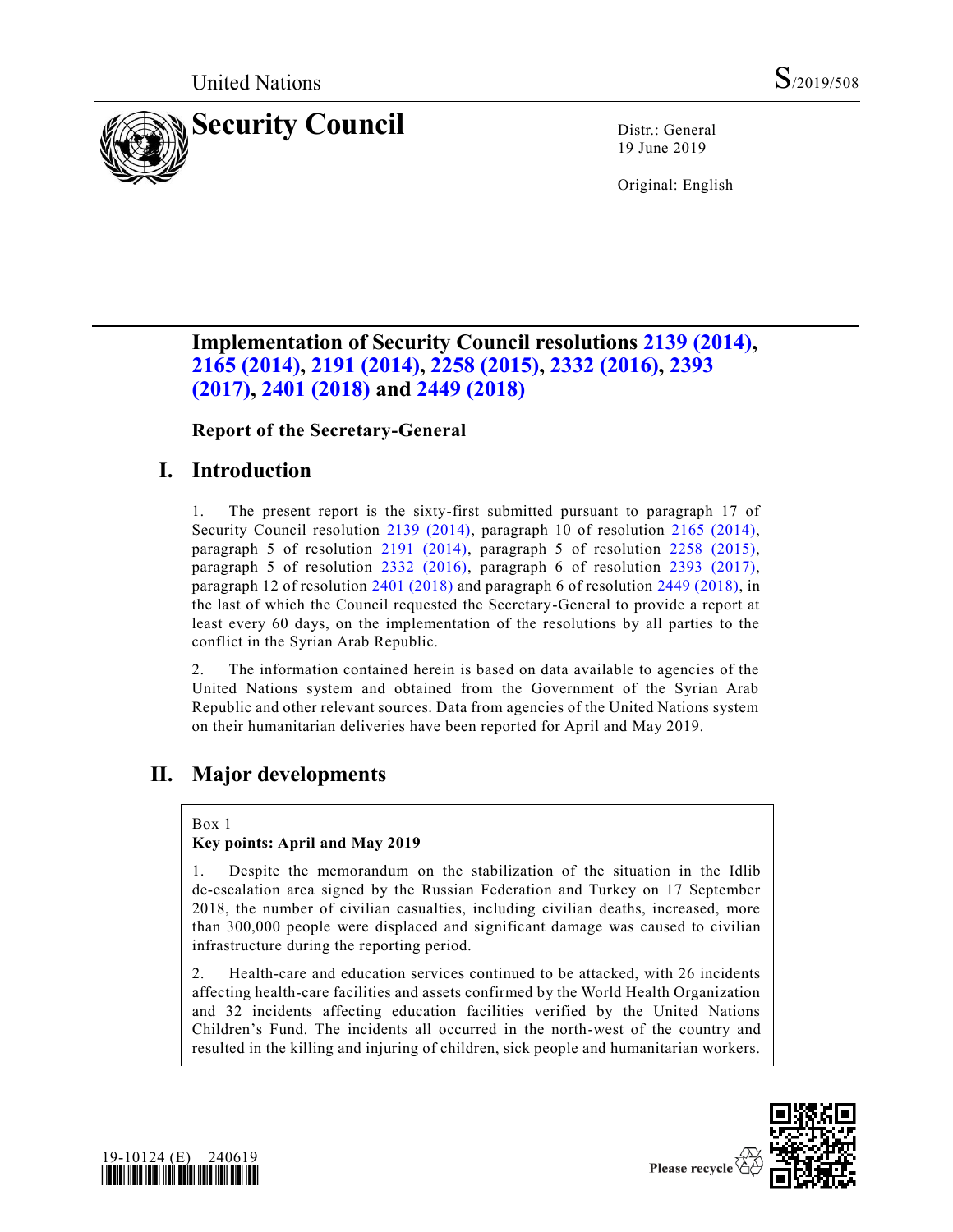3. Humanitarian conditions in Rukban, on the Syrian-Jordanian border, remain dire, and access for a third humanitarian convoy is still pending. Movement out of Rukban continued throughout the reporting period, and 13,364 people had departed by 31 May.

4. In the north-east of the county, the Hawl camp in Hasakah Governorate now hosts about 72,000 people, 91 per cent of whom are women and children. During the reporting period, approximately 1,000 Syrian internally displaced persons departed the camp to their areas of origin in Tabaqah, while a further 500 foreign nationals also left. Humanitarian access to the annex hosting other foreign nationals (non-Syrian and non-Iraqi) continued to be restricted by camp authorities.

5. In April and May 2019, United Nations humanitarian agencies and partners continued to reach millions of people in need across the Syrian Arab Republic. Humanitarian assistance provided by United Nations agencies included food for an average of 3.24 million people in need each month and more than 3.18 million health and medical treatments to people throughout the country. Cross-border assistance, authorized under Security Council resolutions [2165 \(2014\),](https://undocs.org/en/S/RES/2165%20(2014)) [2191 \(2014\),](https://undocs.org/en/S/RES/2191%20(2014)) [2258](https://undocs.org/en/S/RES/2258%20(2015))  [\(2015\),](https://undocs.org/en/S/RES/2258%20(2015)) [2393 \(2017\)](https://undocs.org/en/S/RES/2393%20(2017)) and [2449 \(2018\),](https://undocs.org/en/S/RES/2449%20(2018)) remained a vital part of the humanitarian response. During the reporting period, 1,157 trucks (34 consignments) delivered life saving assistance to more than 1 million people through cross-border deliveries, including food assistance for some 738,000 people in April and in May (monthly average).

6. Humanitarian access from within the Syrian Arab Republic continued to be challenging in some parts of the country and for some humanitarian actors, including the United Nations. During the reporting period, a number of access constraints were reported in parts of Idlib, owing mostly to heightened hostilities. Access was also limited in Raqqah city and east of the Euphrates River in Dayr al-Zawr, including the Hajin enclave, owing mostly to widespread explosive hazard contamination. Some areas in the south of the country and in parts of eastern Ghutah were also not accessible in a sustainable manner to some humanitarian actors owing to administrative regulations.

# **Escalation of hostilities in the de-escalation area in the north-western part of the Syrian Arab Republic**

3. The escalation of hostilities in the north-western part of the Syrian Arab Republic in February and March dramatically increased in late April, with air strikes, artillery shelling and clashes between Syrian government forces, the United Nationslisted terrorist group the Levant Liberation Organization and non-State armed opposition groups reported in and around the Idlib de-escalation area. Despite the memorandum on the stabilization of the situation in the Idlib de-escalation area signed by the Russian Federation and Turkey on 17 September 2018, the number of civilian casualties increased during the reporting period, with more than 160 civilians killed between 28 April and the end of May and many more injured. More than 300,000 people were displaced during the reporting period, with most moving closer to the Turkish border in Idlib Governorate and smaller numbers moving to western or northern Aleppo. Many of those displaced moved to overcrowded displacement sites or were entirely without shelter. On 29 May, the Government of the Syrian Arab Republic announced its intention to open two border crossings, Morek and Abu al-Zuhur, for the evacuation of civilians from Idlib. As the month ended, the border crossings were still not opened. Fighting and insecurity caused significant damage to civilian infrastructure (see paras. 5 and 6 for incidents affecting health-care facilities and assets and education facilities).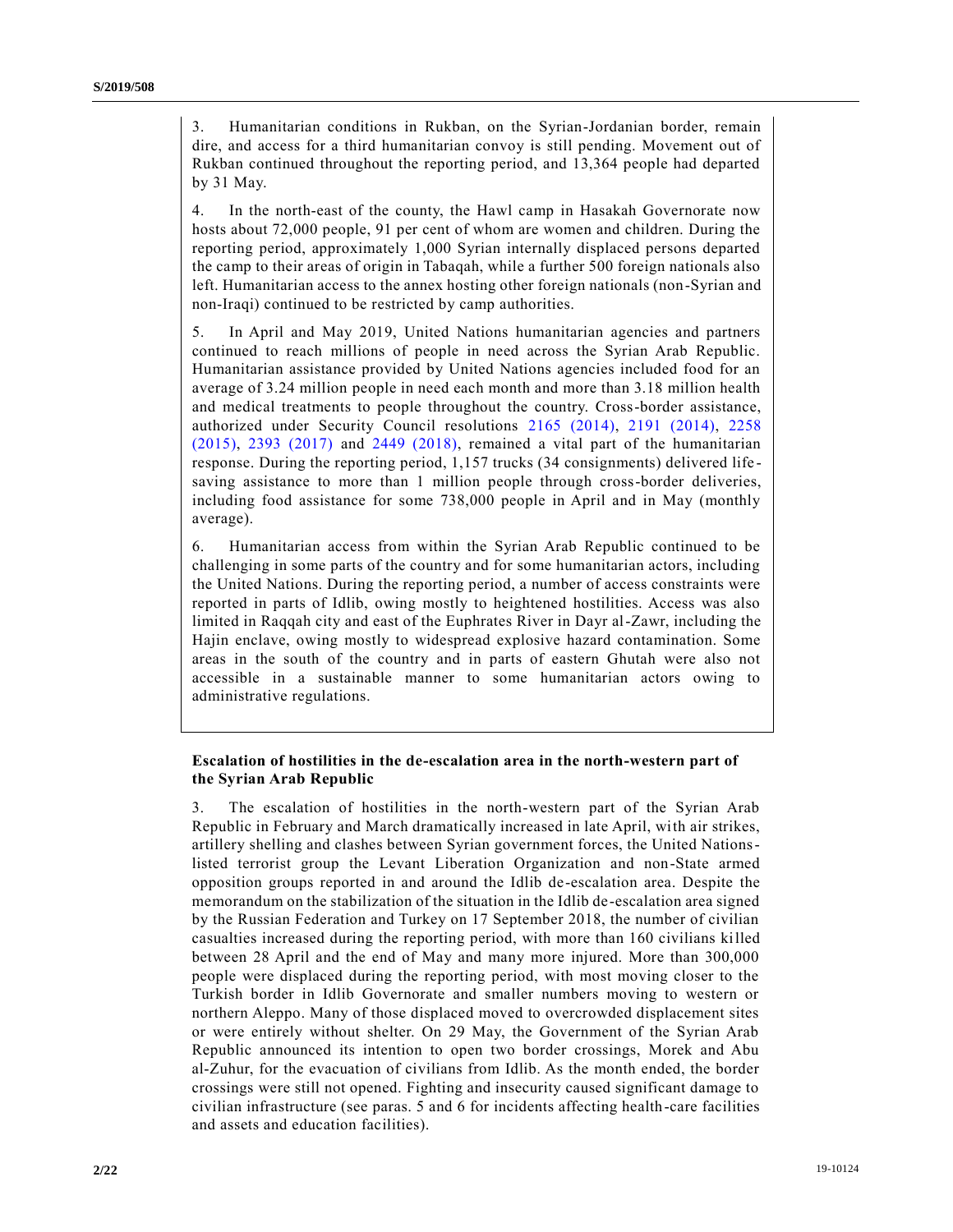4. Hostilities and other forms of violence continued to severely affect civilians in various parts of the Syrian Arab Republic, in particular in the north-west of the country. During the reporting period, the significant increase in hostilities and violence severely affected civilians, including many women and children, as well as civilian objects and infrastructure, in particular in southern Idlib and areas of northern Hama. Large numbers of civilian deaths and injuries were reported in that context owing to air and ground-based strikes by government and pro-government forces (see annex for examples of such incidents), as well as significant damage to educational and medical facilities, local markets, homes, settlements for internally displaced persons and other civilian infrastructure. Many civilians were also killed and injured as a result of sporadic ground-based strikes by various non-State armed groups and/or United Nations-listed terrorist groups in parts of Hama, Idlib and Aleppo Governorates. This included an attack on the Neirab camp for Palestine refugees in Aleppo, killing at least 10 civilians and wounding more than 30. Damage was also inflicted on two power stations.

5. Attacks affecting educational facilities continued to be reported by humanitarian organizations. A total of 32 incidents were verified by the United Nations Children 's Fund during the reporting period,<sup>1</sup> including the following:

(a) On 4 April, in Nayrab village, Idlib city centre, Mus'ab Bin Umayr primary school was hit by a rocket during school hours while students were attending classes, resulting in deaths and injuries;

(b) In the afternoon of 8 April, multiple rockets landed in Jisr al-Shughur in western rural Idlib, affecting two adjacent schools;

(c) On 11 April, in Jisr al-Shughur, Idlib Governorate, Rab'at al-Adawiyah school was hit by a rocket, resulting in the partial destruction of the school building;

(d) On 14 April, shelling on Khan Shaykhun city, Idlib Governorate, hit the Bayan educational institute in the Gharbi neighbourhood, partially damaging the building;

(e) On 17 April, Abu Habbah primary school in Abu Habbah village, Khan Shaykhun, Idlib Governorate, was partially destroyed as a result of shelling;

(f) On 25 April, Khalid al-Najim primary school, in Khan Shaykhun, Idlib Governorate, was hit by a rocket, causing partial damage to the facility. This was the second time that the school was hit in April;

(g) On 28 April, in Hama Governorate, warplanes conducted a number of attacks and launched several rockets targeting the Shamali neighbourhood, in Qalʻat al-Madiq, resulting in the massive destruction of some facilities and infrastructure, including the building of the education directorate (heavily affected) and three schools in a complex (partially damaged): Fawaz Haj Hussein primary school, Akram Ali secondary school and Akram Ali high school;

(h) On 28 April, three schools (Huwayz primary school, Huwayz secondary school and Huwayz high school) in the eastern part of Huwayz village, Qal'at al-Madiq district, Hama Governorate, were hit by rockets, causing massive damage. The same complex was also hit earlier this year. The schools went out of service as a result of the attack;

**\_\_\_\_\_\_\_\_\_\_\_\_\_\_\_\_\_\_**

<sup>&</sup>lt;sup>1</sup> These attacks have been confirmed using tried and tested systems, whereby the United Nations receives reports from partners on the ground and reviews them against at least two other independent sources. Only attacks that are fully vetted and confirmed by all independent sources are included in the list of confirmed attacks. These systems are used worldwide and are widely respected.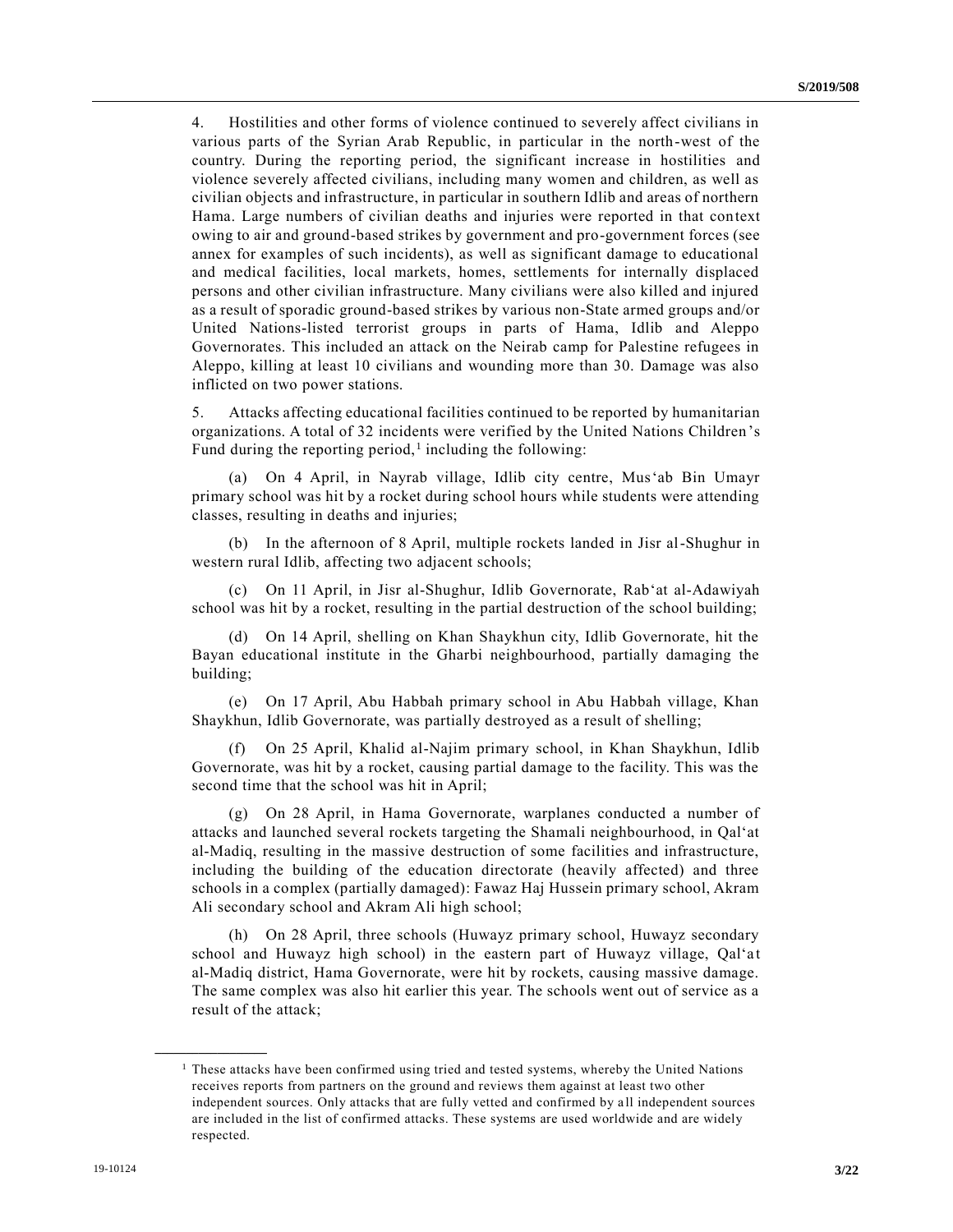(i) On 30 April, Qasabiyah school in Qasabiyah village, Khan Shaykhun, Idlib Governorate, was partially destroyed as a result of an air strike;

On 2 May, Rakaya primary school in Rakaya village, Hish, Idlib Governorate, was damaged by an air strike. This was the last functional school in the village;

(k) On 3 May, three schools (Martyr Khaled al-Musa high school, Khawla primary school and Qadisiyah school) in Habit village, in Ma'arrah, Idlib Governorate, were affected by an air strike. The attack resulted in partial damage to the school buildings;

(l) On 4 May, Habit village, in Khan Shaykhun subdistrict, Ma'arrah, Idlib Governorate, was intensively targeted by air strikes that resulted in civilian casualties and damage to different facilities. In one attack, a 9-year-old girl was killed together with her mother when a rocket landed close to their house. In the same incident, a nearby school (Martyr Khaled al-Bakkour primary school) was also affected;

(m) On 4 May, Ali Bin Abi Talib high school was severely damaged as a result of barrel bombs that landed in Safuhun village, Ma'arrah, Idlib;

(n) On 4 May, in Lajj village, Ariha district, Idlib, Lajj primary school was severely affected by an air strike;

(o) On 4 May, Dayr Sunbul primary school in Dayr Sunbul village, Ariha, Idlib, was heavily damaged by an air strike. A rocket landed on the school, causing partial destruction. Classes had been suspended three days before the incident, and no casualties therefore resulted from the attack;

(p) On 7 May, Kansafrah primary school in Kansafrah village, Ariha, Idlib, was heavily damaged by an air strike. A rocket landed on the school and caused partial destruction, shutting down the school;

(q) On 7 May, Kafr Sajnah high school in Kafr Sajnah village, Ma'arrah, Idlib, was heavily damaged by an air strike. According to the source, a rocket landed on the school, causing partial destruction. The incident was part of a series of attacks that took place in the village that day;

(r) On 7 May, the agricultural school in Kansafrah village, Ariha, Idlib, was damaged by an air strike. A rocket landed on the school, causing partial destruction;

(s) On 13 May, Shaykh Mustafa school in Shaykh Mustafa village, Kafr Nubl, Idlib, was affected by a barrel bomb released about 150 m from the school. The facility sustained damage such as broken windows, doors and furniture. The village witnessed multiple attacks, mainly aerial, that day;

(t) On 14 May, the city of Khan Shaykhun was affected by intensive air strikes, one of which targeted an area in the city centre where Abdul Rahman al-Nassir school is located. One of the rockets landed inside the school, causing massive damage to the facility and killing the school's headmaster;

(u) On 15 May, Ibn Al Qayyem secondary school in Hish, Hish, Idlib, was completely destroyed and put out of service as a result of an air strike;

(v) On 23 May, at 2.30 p.m., the Ma'arrat al-Nu'man district and the surrounding neighbourhoods were shelled and bombarded. The shelling hit the Iqraa Kafr Uwayd formal school in Kafr Uwayd town, causing partial damage;

(w) Yarmouk primary school was heavily damaged by an air strike in Kafr Nubl, Ma'arrah, Idlib, on 28 May. The incident took place in the early morning, before the arrival of students. In the light of the incident, the education directorate decided to cancel the final exams for all schools in the town and in other cities in Ma'arrah.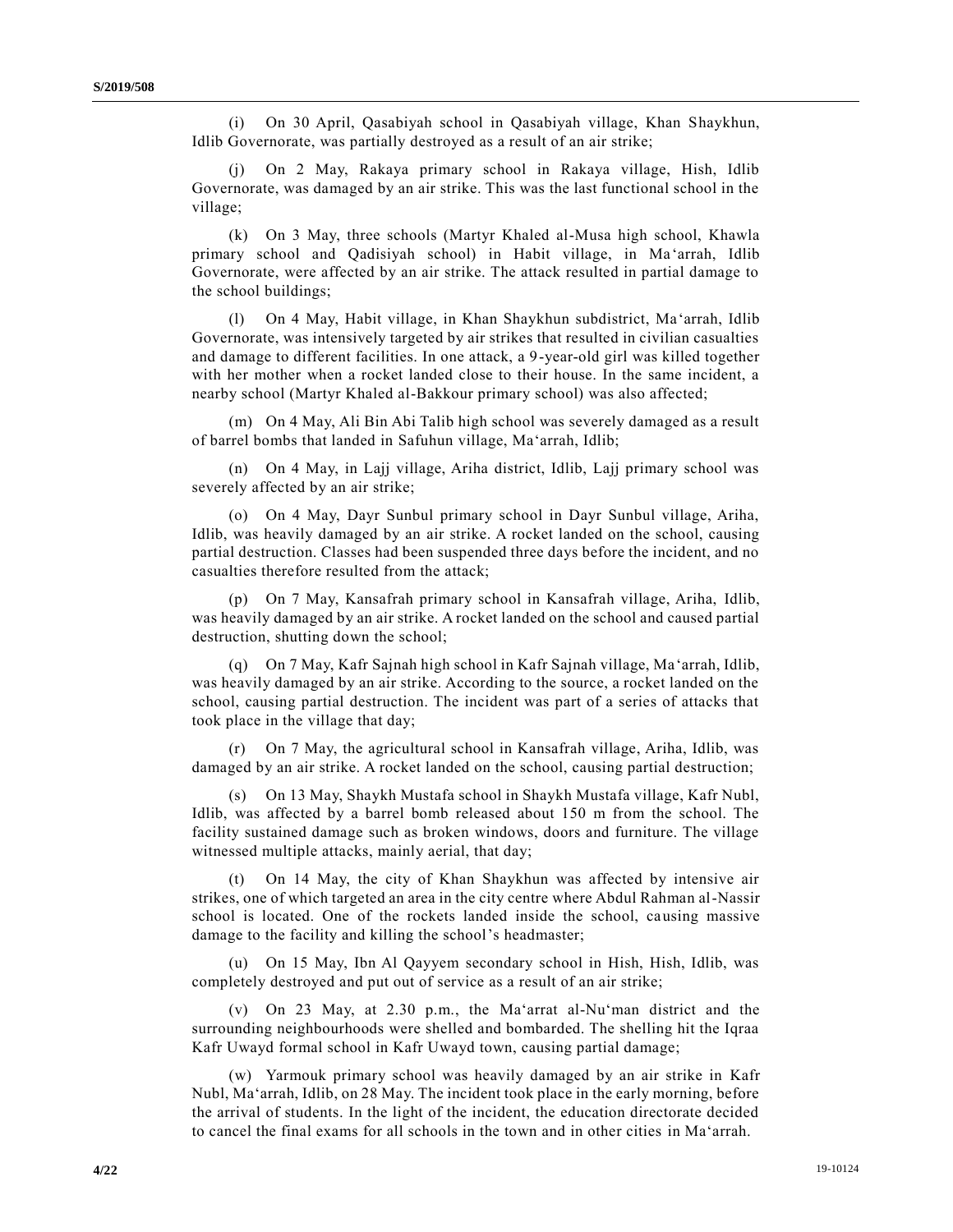6. During the reporting period, the Surveillance System for Attacks on Health Care of the World Health Organization reported 26 incidents affecting health-care facilities and assets.<sup>1</sup> The attacks resulted in the killing of 6 health workers and patients and the injuring of 11, and affected the following facilities and assets:

- Massyaf public hospital, Hama Governorate, on 4 April
- Lataminah hospital, Hama Governorate, on 28 April
- Qalʻat al-Madiq hospital, Hama Governorate, on 28 April
- Habit primary health-care centre, Idlib Governorate, on 30 April
- Qastun primary health-care centre, Hama Governorate, on 1 May
- Surgical unit in the Kafr Nabudah area, Hama (supported by the World Health Organization), on 1 May
- Madiq primary health-care centre, Hama Governorate, on 2 May
- Primary health-care centre in Rakaya Sajnah, Idlib Governorate, on 3 May
- Has hospital, Hama Governorate, on 5 May
- Magharah hospital, Hama Governorate, on 5 May
- Kafr Nubl hospital, Idlib Governorate, on 5 May
- Amal orthopaedic hospital, Idlib Governorate, on 6 May
- Zarbah primary health-care centre, Aleppo Governorate, on 6 May
- Kafr Nabudah primary health-care centre, Hama Governorate, on 7 May
- Ghab primary health-care centre, Hama Governorate, on 7 May
- Kafr Zayta primary health-care centre, Hama Governorate, on 8 May
- Ma'arrat Hurmah primary health-care centre, Idlib Governorate, on 8 May
- An ambulance driver, killed in Idlib Governorate on 8 May
- Kafr Nubl hospital, Idlib Governorate (hit for the second time), on 9 May
- Alsham central hospital, Idlib Governorate, on 11 May
- Ghab primary health-care centre, Hama Governorate (hit for the second time), on 11 May
- Hawash women and paediatrics hospital, Hama Governorate, on 11 May
- Tarmala dialysis unit, Idlib Governorate, on 15 May
- Tramla hospital, Idlib Governorate, on 15 May
- Suqaylibiyah public hospital, Hama Governorate, on 26 May
- Aqra'a private hospital in Kafr Nubl, Idlib Governorate, on 28 May

7. The latest bout of violence in the north-west has affected agricultural activities in northern Hama and southern Idlib Governorates, where shelling and air strikes have led to the destruction of crops and damage to farming equipment. Agricultural areas in Idlib are known to be among the most fertile in the country, but a number of fields were fully or partially destroyed by fires, and many farmers faced difficulties in controlling the flames. In addition to triggering further population displacement, the recent bombardments are bound to affect food security in the affected areas during the harvest season, running until mid-June, as farmers are no longer able to access their fields. Insecurity has also made it difficult for farmers to tend to their crops.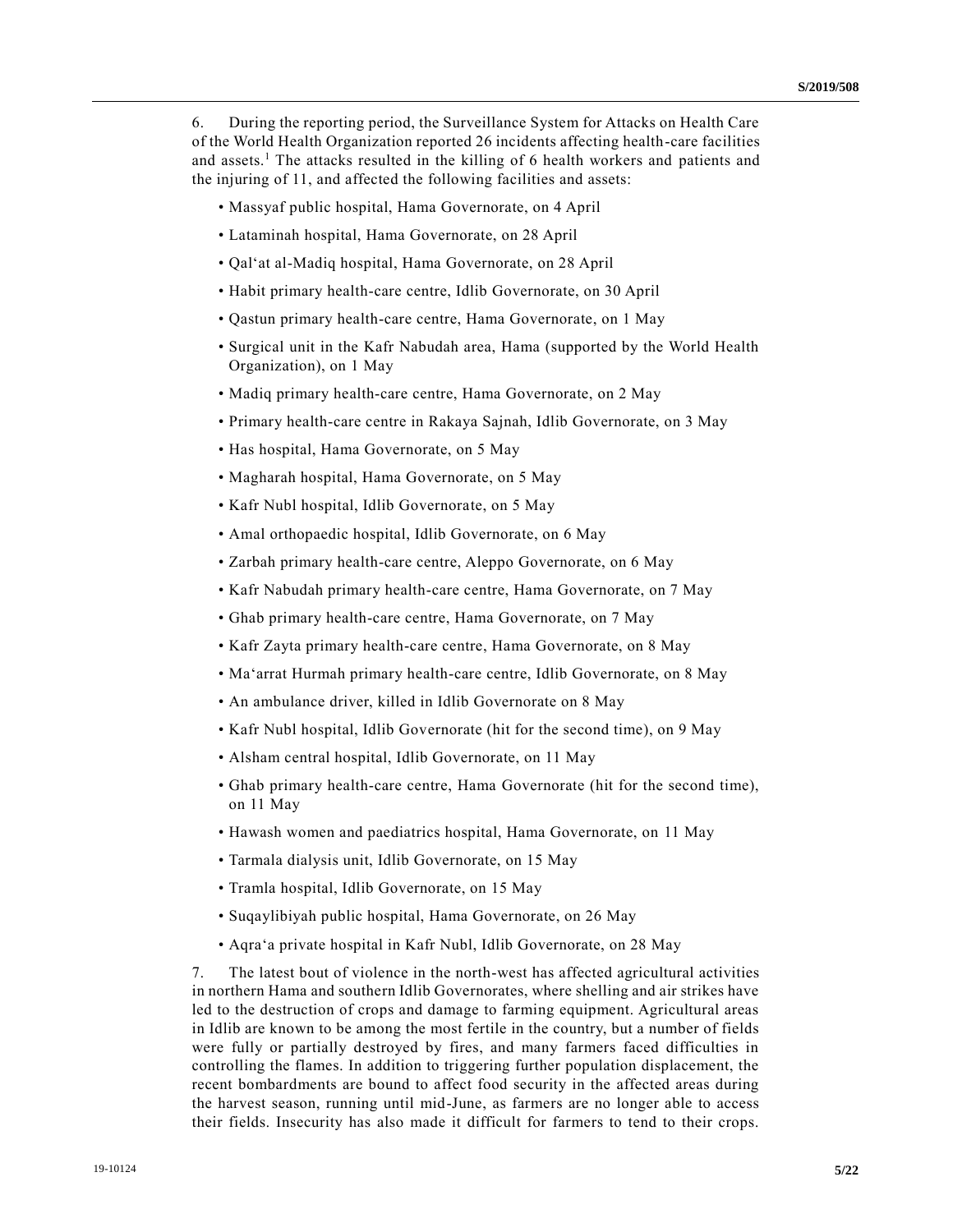Other fires were reported in the Governorates of Raqqah, Homs, Aleppo, Hasakah and Dayr al-Zawr as a result of high temperatures and unexploded ordnance, with smallerscale fires reported in Ladhiqiyah, Tartus, Rif Dimashq, Qunaytirah, Dar'a and Suwayda'. These fires will significantly affect the population, in particular in the north-east of the country, where about 80 per cent of people's income is generated from seasonal crop production. In addition, material damage to farm equipment will hamper the ability of farmers to cultivate their lands.

8. The escalation of hostilities in the north-west, combined with high levels of need and vulnerability, has had catastrophic humanitarian consequences for the estimated 3 million people living in the Idlib area. The humanitarian community is responding in accordance with the readiness plan that was prepared in late 2018 and updated in May 2019. The United Nations is responding to the needs of the affected population with emergency food assistance through ready-to-eat rations, with more than 18,000 people reached in April and more than 190,000 in May. In addition to the emergency food assistance, the United Nations and its implementing partners are covering nearly 700,000 people each month with general food assistance in the form of food rations across the north-west and plan to extend this to 835,000 people by June. Many humanitarian responders and service providers are, however, part of the affected population. As a result, in many areas of active hostilities, humanitarian operations have been suspended. This includes the suspension of health, nutrition and protection services previously supporting some 600,000 people, including 21 immunization centres and at least 49 health facilities. Even with preparedness efforts, the response is stretched, and a further increase in need brought on by additional fighting could risk overwhelming it.

### **Update on overall developments**

9. The Special Envoy of the Secretary-General for Syria continued his diplomatic efforts, meeting with the Government of the Syrian Arab Republic, the opposition Syrian Negotiations Committee and key regional and international actors. Discussions focused on advancing five priorities in accordance with Security Council resolution [2254 \(2015\),](https://undocs.org/en/S/RES/2254%20(2015)) namely, building trust between the parties, making progress on detainees and missing persons, engaging a wide spectrum of Syrian society, finalizing the composition and terms of reference of a credible, balanced, inclusive and viable constitutional committee and deepening international dialogue on the Syrian Arab Republic through the creation of a common forum in support of United Nations efforts in Geneva. As part of these efforts, the Special Envoy and the Deputy Special Envoy also met with communities of refugees and internally displaced persons, members of Syrian civil society and the Syrian Women's Advisory Board.

10. The Special Envoy attended the meeting of the Astana guarantors (the Islamic Republic of Iran, the Russian Federation and Turkey) in Nur-Sultan on 26 April. The guarantors reaffirmed their determination to implement fully the agreements on stabilization in the Idlib de-escalation area. They reiterated their determination to advance further efforts of the Working Group on the release of detainees/abductees and the handover of bodies as well as the identification of missing persons, of which the United Nations is a member.

11. The Special Envoy met with the Syria Small Group, namely, Egypt, France, Germany, Jordan, Saudi Arabia, the United Kingdom of Great Britain and Northern Ireland and the United States of America, which convened in Geneva on 3 May.

### **Protection**

12. Hostilities and other forms of violence continued to severely affect civilians in various parts of the Syrian Arab Republic. Civilians continued to be killed and injured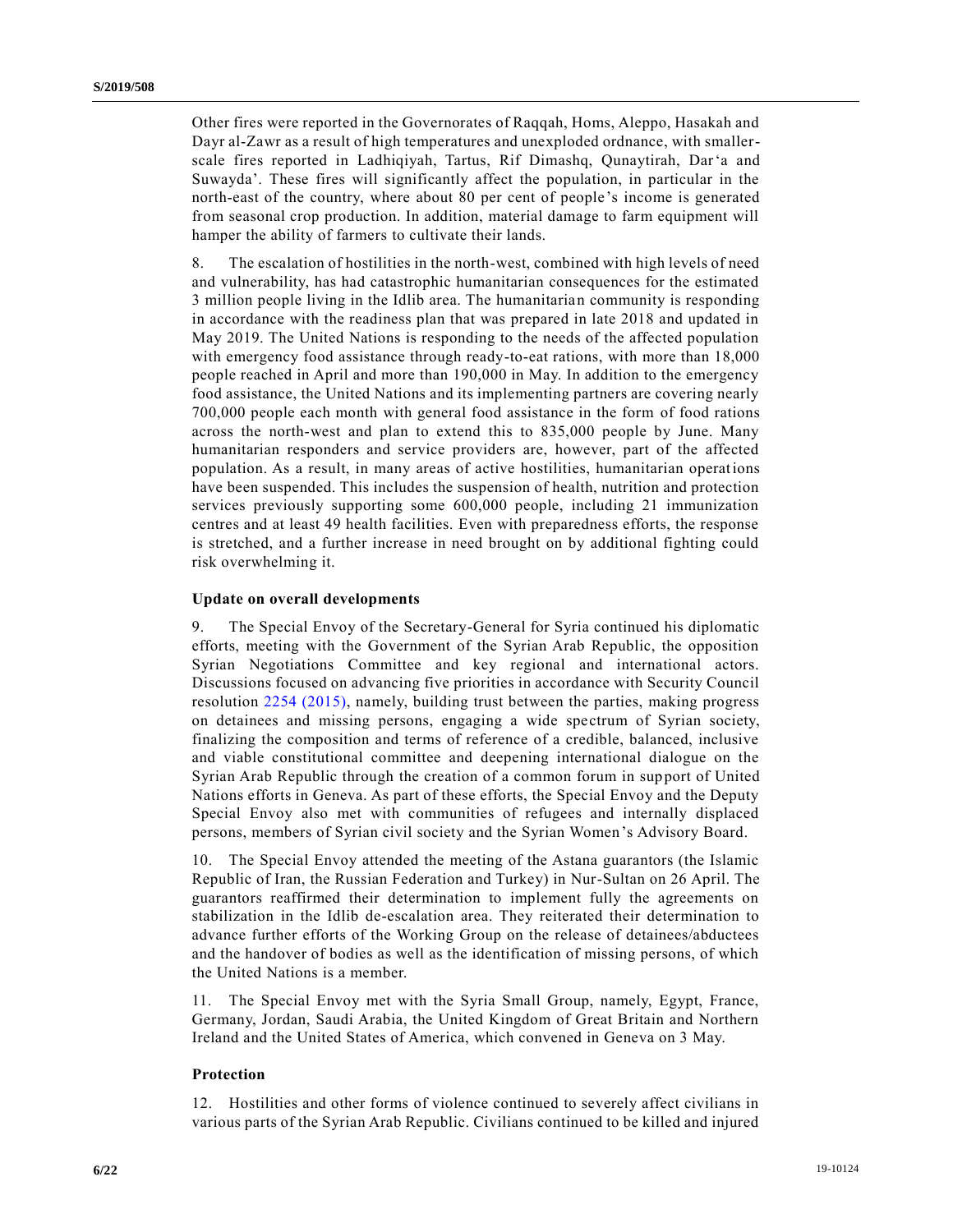and vital infrastructure destroyed and damaged, including as a result of ground-based and air strikes. Thousands of communities have been left in areas littered with explosive hazards that continue to kill and injure civilians and block humanitarian access even long after hostilities have ended. The use of improvised explosive devices in certain areas adds to the complexity of the explosive hazard threat.

13. The Office of the United Nations High Commissioner for Human Rights (OHCHR) recorded several incidents in which civilians in Dar'a Governorate who had assumed positions within the Government-run local councils and other institutions were killed by unidentified perpetrators in what appeared to be targeted killings.

14. OHCHR continued to receive reports of the arrest and detention of civilians, including women and children, by Government-affiliated forces. In some incidents, such cases appeared to amount to arbitrary arrest and detention. During the reporting period, OHCHR documented at least seven cases that may amount to arbitrary detention and/or enforced disappearance, including the arrest of two boys in Dar'a Governorate. The reasons for their arrest remain unknown to their families, who have been denied information about their detention by the authorities.

15. Civilians living in areas under the control of the Levant Liberation Organization and other non-State armed groups in Idlib and Aleppo Governorates continued to be abducted, deprived of their liberty and subjected to targeted killings, beatings and other forms of cruel, inhuman and degrading treatment by such groups. Civilians, including humanitarian service providers and media activists, were targeted and threatened with death, mainly for being critical of the Levant Liberation Organization, or at times to extort money or ransom from them, while the reasons behind many of the incidents often remain unknown.

16. Other civilians, including women and children in Hawl camp, controlled by non-State armed groups in Hasakah Governorate, continued to suffer the consequences of family separation, restricted access to humanitarian assistance and restrictions on their freedom of movement that, in some cases, may amount to deprivation of liberty. OHCHR confirmed reports that children over the age of 12 years born to persons allegedly or actually associated with Islamic State in Iraq and the Levant (ISIL) have been separated from their mothers and are being "held" in separate and unidentified places, with no information provided to their families about their status or location.

#### **Humanitarian update**

17. Humanitarian conditions in Rukban remain dire, with the most recent deployment of a humanitarian convoy having taken place in early February. People began to leave Rukban with their personal belongings in late March and continued to do so in April and May. People make their own arrangements to leave the 55-km perimeter and then have their movement facilitated to five shelters in and around Homs city, where they typically stay for 24 hours. They then move on to a destination of their choice, or to temporary locations in cases in which people are not yet able to return to their areas of origin or choice for security reasons. The United Nations assessed the five shelters twice, on 24 April and on 13 May, and has received approval for regular visits, although further authorizations are still pending. On those visits, the conditions were assessed as adequate, with new arrivals receiving assistance from the Syrian Arab Red Crescent, with support from the United Nations, including vaccinations for children and medical assistance. As at 31 May, a total of 13,364 people, or approximately 32 per cent of the estimated 41,700 people previously residing in Rukban, had departed. The number of people leaving Rukban had decreased by the end of May owing to the lack of vehicles and the high cost of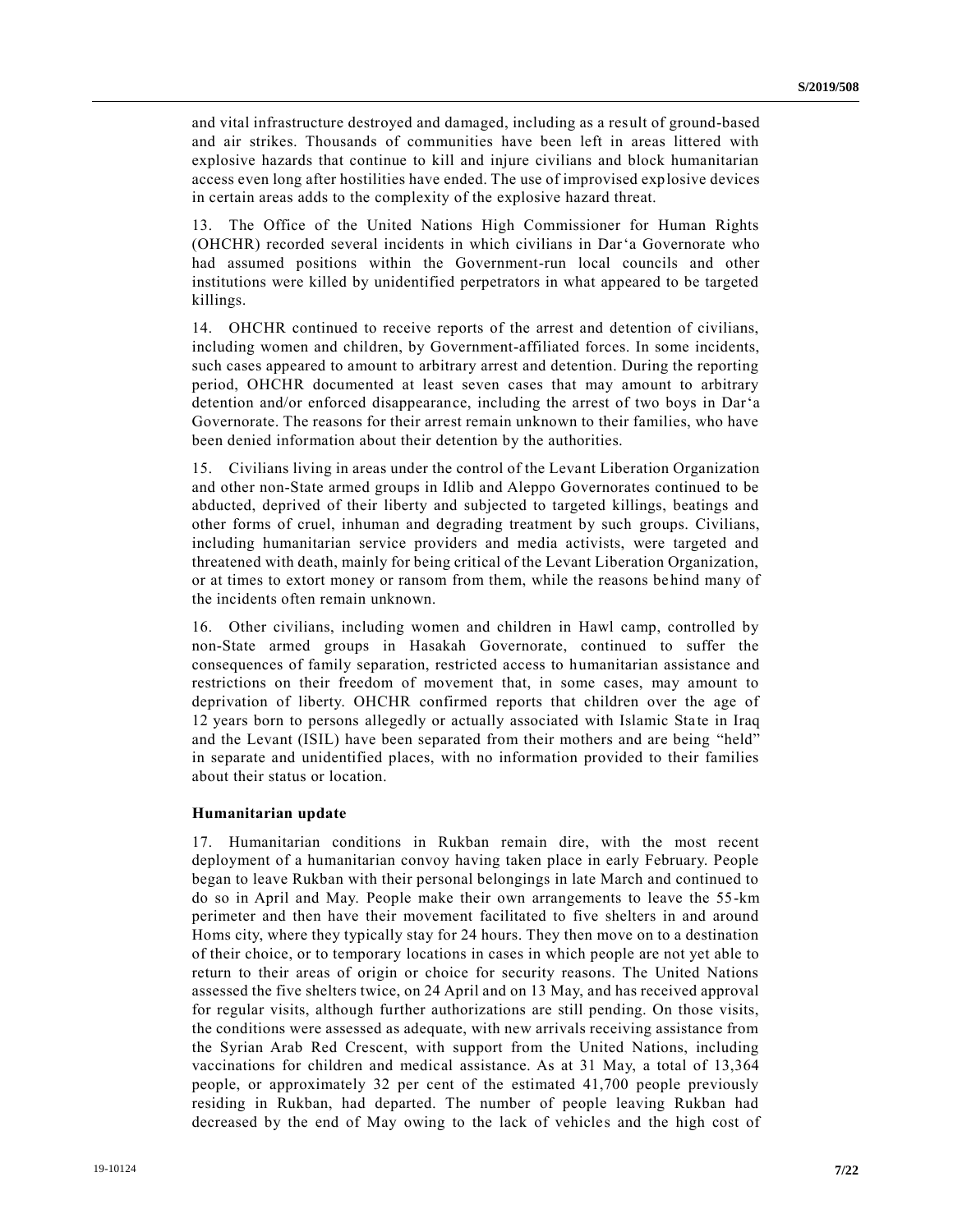transport to the 55-km perimeter. Humanitarian actors remain concerned about the inability of women of reproductive age and adolescent girls to obtain access to life saving reproductive health and sexual and gender-based violence services.

18. The United Nations continues to strongly advocate and reiterate its readiness to support efforts to pursue durable solutions for the people in Rukban in a comprehensive manner, from point of departure to areas of destination, and in accordance with humanitarian principles. The deployment of a third humanitarian convoy to Rukban was formally requested twice during the reporting period, on 14 April and on 9 May, to allow essential needs to be met. Neither request was approved by the Syrian authorities. The United Nations requested access again on 30 May to assess the situation in order to facilitate transport for those expressing a voluntary and informed desire to leave and at the same time to deliver critical needsbased humanitarian assistance. The United Nations continues to reiterate the importance of a carefully planned, principled approach to the situation in Rukban that ensures respect for core protection standards and does not expose vulnerable and, in many cases, traumatized displaced men, women and children to additional harm. All movement must be voluntary, safe, well-informed and dignified, with humanitarian access assured throughout.

19. In the north-east of the country, the Hawl camp in Hasakah Governorate currently hosts about 72,000 people, 91 per cent of whom are women and children. About 67 per cent of the camp population are under the age of 18 years. The breakdown of the camp population is as follows: 43 per cent Iraqi, 42 per cent Syrian and 15 per cent other foreign nationals. Arrival rates have stabilized, with no recent influxes to the camp. During the reporting period, approximately 1,000 Syrian internally displaced persons departed the camp to their areas of origin in Tabaqah, while a further 500 foreign nationals also left. The humanitarian situation remains challenging. Several incidents have occurred during the reporting period, including the expression of support for radical ideologies. The main drivers of tensions in the camp appear to be the absence of information on the whereabouts and welfare of male family members, including children, who are presumably detained, grievances due to living conditions and limited access to services, restricted freedom of movement and a lack of clarity with regard to procedures on returns and future departure options. To reduce tensions within the camp, residential areas are currently being reorganized by population profile, with Iraqis, Syrians and other foreign nationals separated into different parts of the camp.

20. Access to the annex hosting foreign families and individuals (non-Syrian and non-Iraqi), including more than 9,000 children of approximately 60 different nationalities, continued to be restricted by camp authorities and was under enhanced security measures. Dialogue continued between service providers and the camp administration to improve access for humanitarian organizations with specific mandates and expertise to provide support and pathways towards possible solutions for the foreign nationals in the camp, a number of whom are now obtaining access to work.

21. Approximately 2,000 Iraqi households have registered for repatriation, directly organized by the Iraqi authorities and the camp administration. However, a lack of valid identification documents may constitute an obstacle. There are also significant concerns related to the conditions of return to Iraq. Clarity on the process and conditions of return is necessary to support informed and voluntary returns in safety.

22. Tension also increased during the reporting period in the south-west of the country, mainly in Dar'a Governorate, following an arrest campaign by government forces on 15 May against former non-State armed group leaders in several towns. As a result, clashes took place in Sanamayn town, resulting in casualties on both sides.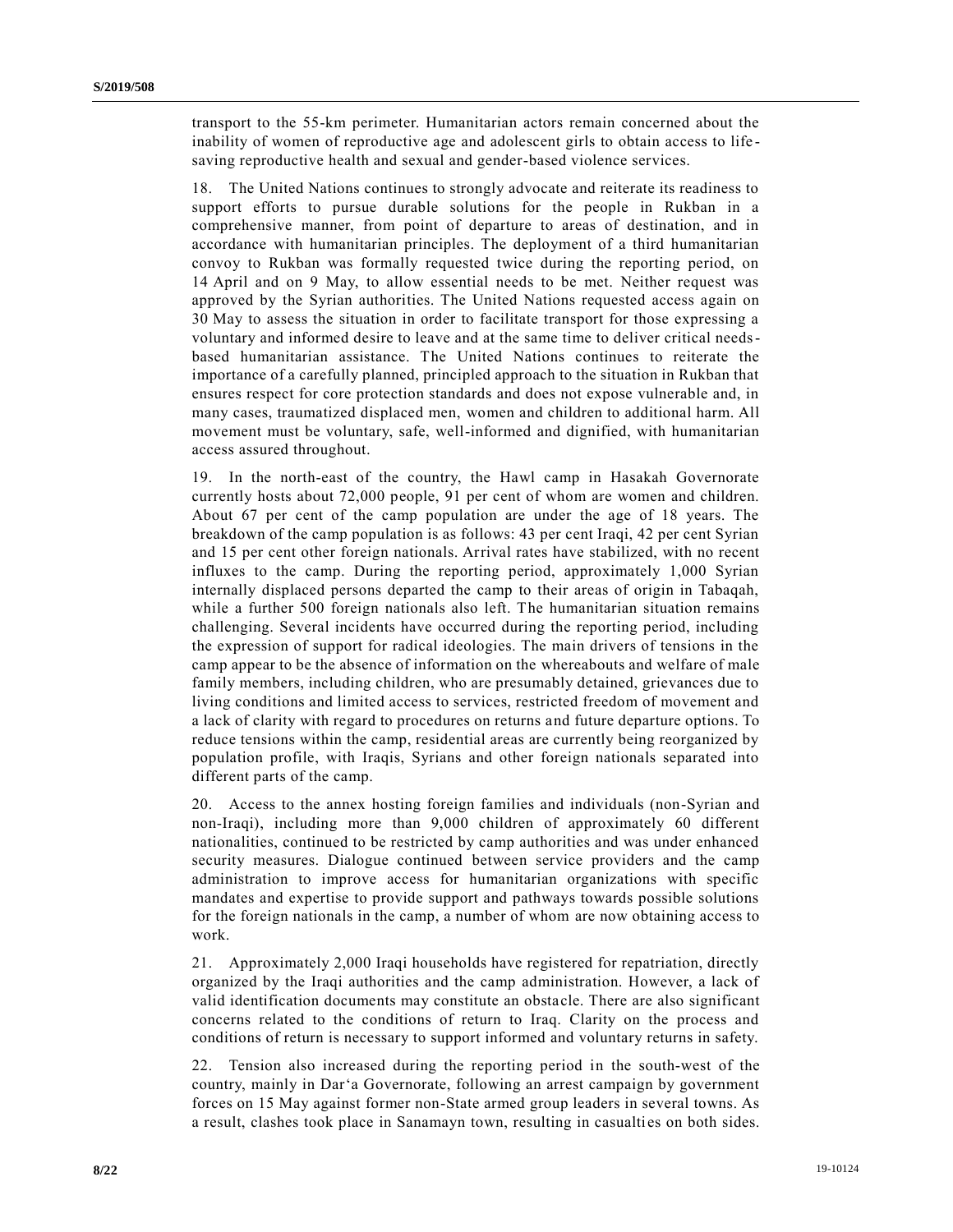Government forces imposed a strict military encirclement on Sanamayn town, and additional military enforcements were deployed, preventing civilians and commercial movement for a few days. On 23 May, the Government of the Syrian Arab Repub lic released a number of detainees in order to ease tensions. Following this incident, former non-State armed groups attacked checkpoints of the Government in four locations in the Yarmouk basin. As a result of these developments, humanitarian access to the area has been affected, although assistance efforts and missions by many humanitarian actors continued.

### **Humanitarian response**

23. During the reporting period, United Nations humanitarian agencies and partners continued to reach millions of people in need, including children, adolescent girls and women of reproductive age, throughout the Syrian Arab Republic. Humanitarian assistance provided by United Nations agencies included food for an average of 3.24 million people in need each month and more than 3.18 million health and medical treatments to people throughout the country (see table 1).

#### Table 1

| Average number of people reached each month by the United Nations and other |
|-----------------------------------------------------------------------------|
| organizations through all modalities throughout the Syrian Arab Republic:   |
| <b>April and May 2019</b>                                                   |

| Organization                                                                   | Average number<br>of people<br>reached monthly |
|--------------------------------------------------------------------------------|------------------------------------------------|
| Food and Agriculture Organization of the United Nations                        | 21 000                                         |
| International Organization for Migration                                       | 45 000                                         |
| Office of the United Nations High Commissioner for Refugees                    | 670 000                                        |
| United Nations Children's Fund                                                 | 3 3 8 0 0 0 0 0                                |
| United Nations Development Programme                                           | 118 000                                        |
| United Nations Population Fund                                                 | 530 000                                        |
| United Nations Relief and Works Agency for Palestine Refugees in the Near East | 155 000                                        |
| World Food Programme                                                           | 3 240 000                                      |
| World Health Organization                                                      | 3 180 000                                      |

24. From inside the Syrian Arab Republic, humanitarian assistance provided by United Nations agencies included food for a monthly average of 2.55 million people in Government-controlled areas and in the north-east. Almost 2 million people received water, sanitation and hygiene services and supplies. More than 1 million children and mothers were reached with primary health-care, maternal, reproductive health and immunization services. Moreover, approximately 540,000 people benefited from gender-based violence prevention, protection and psychosocial support services and child protection services. United Nations operations from within the Syrian Arab Republic also included more than 3.18 million health and medical treatments to people throughout the country.

25. As part of its country-wide humanitarian response, the United Nations and humanitarian partners continued to deliver life-saving assistance to more than 700,000 people each month in the three Governorates of the north-eastern part of the Syrian Arab Republic. This included supporting some of the most vulnerable people in camps for internally displaced persons, such as those who had been displaced owing to intense fighting in what were then the last ISIL-held areas in Hajin and Baghuz, in south-eastern Dayr al-Zawr Governorate. At the Hawl camp, the United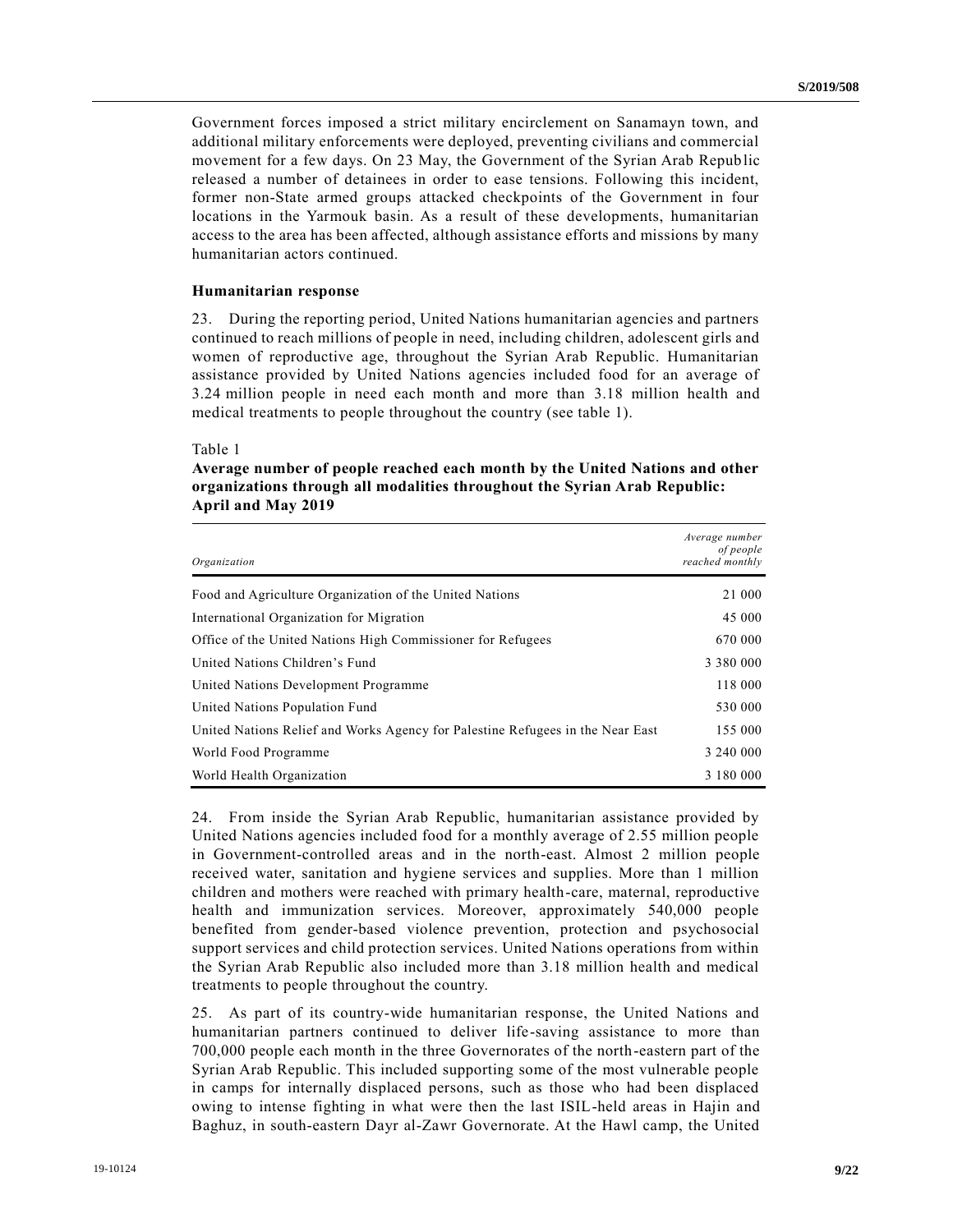Nations and its humanitarian partners rapidly mobilized a major relief operation, in some cases redirecting capacities and stocks from other parts of the country to scale up the response. In total, some 35 humanitarian partners are providing more than 50 activities and services to camp residents. During the reporting period, three new field hospitals were established, as well as a safe space for women and girls, while vaccination campaigns are ongoing across the camp, with 12,000 children immunized to date. Other humanitarian indicators, including crude mortality and global acute malnutrition rates, have also been kept within emergency thresholds. All camp residents receive monthly food rations with a 30-day feeding period, and bread is provided daily. For example, in April, 73,478 individuals received monthly food rations and 681,088 kg of bread was provided to 73,478 individuals per day.

26. In May, the Syrian authorities approved a United Nations technical surge mission to Hasakah, which will take place immediately after Eid al-Fitr. Following the launch of two Syria Humanitarian Fund reserve allocations worth \$14.4 million to meet the growing needs in the north-east of the country, the Fund has disbursed almost \$9.8 million to support the response in the Hawl camp. However, the funding gap for camps in the north-east stands at \$24.5 million, of which \$20.8 million is required to continue to provide humanitarian life-saving assistance and services in the Hawl camp until the end of 2019.

27. As mentioned earlier, 13,364 people had left Rukban as at the end of the reporting period. The United Nations is providing assistance through the Syrian Arab Red Crescent to people departing Rukban and transiting through the shelters, as well as in areas of destination. However, sustained assistance for some 28,000 people who remain in Rukban is equally critical. Food, basic medicines and other life -saving supplies delivered in February have run out inside Rukban. Fuel is scarce and prices for basic goods have sharply increased. The request for the deployment of a humanitarian convoy to Rukban was reiterated during the reporting period, but no approval was received by the Syrian authorities. Discussions on a way forward are planned in mid-June. The United Nations continues to reiterate its readiness to support efforts to pursue durable solutions for the people of Rukban in a comprehensive manner.

28. Humanitarian mine-action partners continued to implement programmes across the country, which included the delivery of risk education and victim assistance to vulnerable populations. In Damascus, the second Mine Action Service risk education teams completed their training and are expected to deploy in the coming period to affected communities in Rif Dimashq, Dar'a, Qunaytirah and Suwayda' Governorates. The third risk education teams have begun training in Homs to cover Hama Governorate. Moreover, during the month of April, the Mine Action Service conducted a risk awareness campaign that reached millions of people across the Syrian Arab Republic, with messaging shared through newspapers, text messaging, social media and other outlets. The United Nations Children's Fund and its partners also continued to carry out mine risk education activities on a daily basis in ma ny parts of the country.

29. Cross-border deliveries continued under the terms of Security Council resolutions [2165 \(2014\),](https://undocs.org/en/S/RES/2165%20(2014)) [2191 \(2014\),](https://undocs.org/en/S/RES/2191%20(2014)) [2258 \(2015\),](https://undocs.org/en/S/RES/2258%20(2015)) [2332 \(2016\),](https://undocs.org/en/S/RES/2332%20(2016)) [2393 \(2017\)](https://undocs.org/en/S/RES/2393%20(2017)) and [2449 \(2018\)](https://undocs.org/en/S/RES/2449%20(2018)) (see table 2). In line with those resolutions, the United Nations notified the Syrian authorities in advance of each shipment, including its contents, its destination and the number of beneficiaries expected to be reached. In April and May, 1,157 trucks (34 consignments) delivered life-saving assistance for more than 1 million people through cross-border deliveries (see figure I).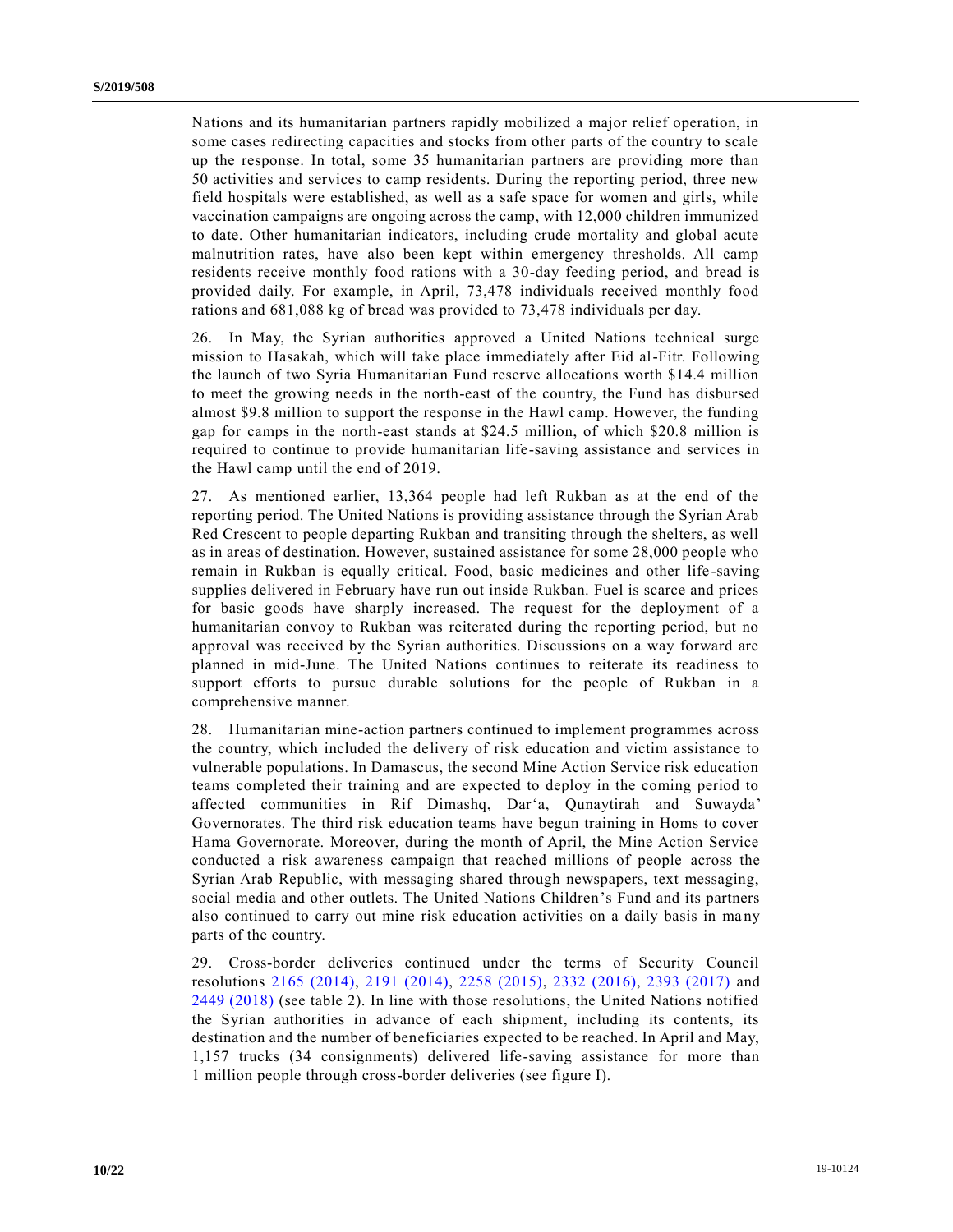## Figure I

**Number of beneficiaries assisted by the United Nations and its partners through cross-border humanitarian deliveries, by cluster: April and May 2019 (monthly average)**

(Thousands)



#### Table 2

| Number of beneficiaries targeted through cross-border deliveries, by sector and |
|---------------------------------------------------------------------------------|
| by district: April and May 2019 (monthly average)                               |

| Governorate | District        | Education | Food    | Health  | Non-food<br>items/<br>shelter | <b>Nutrition</b> | Water,<br>sanitation<br>and hygiene |
|-------------|-----------------|-----------|---------|---------|-------------------------------|------------------|-------------------------------------|
| Aleppo      | Bab             |           |         | 2,090   |                               |                  |                                     |
| Aleppo      | I'zaz           |           | 119 008 | 208 442 | 11 647                        |                  | 50 4 64                             |
| Aleppo      | Jarabulus       |           |         | 1 000   | 2999                          |                  |                                     |
| Aleppo      | Jabal Sim'an    | 1662      | 513 845 | 17860   | 5 3 5 0                       |                  | 5696                                |
| Hasakah     | Qamishli        |           |         | 193 575 |                               |                  |                                     |
| Raqqah      | Tall Abyad      |           |         |         |                               |                  | 15 000                              |
| Idlib       | Ma'arrah        |           | 118 010 | 2 1 3 5 | 4 2 1 3                       |                  | 6 0 7 5                             |
| Idlib       | Ariha           |           | 148 383 | 2 0 9 5 |                               |                  |                                     |
| Idlib       | Harim           | 2928      |         | 194 479 | 75 792                        | 50 871           | 58 585                              |
| Idlib       | Idlib           |           | 15 955  | 18 440  | 1875                          |                  | 12 500                              |
| Idlib       | Jisr al-Shughur |           |         | 2 0 2 0 |                               |                  |                                     |

30. During the reporting period, the Russian Federation sent informational bulletins to the United Nations from the Centre for Reconciliation of Opposing Sides and Refugee Migration Monitoring, which outlined the provision of bilateral relief assistance. Other Member States also continued to provide bilateral and other forms of humanitarian assistance.

# **Humanitarian access**

31. The provision of humanitarian assistance requires timely, safe, sustained and unimpeded access by the United Nations and all humanitarian partners to people in need across the Syrian Arab Republic. The access landscape in the country is complex, with different areas serviced differently and different types of services requiring different operating modalities. Access is critical for principled humanitarian action, which depends notably on an ability to assess needs and deliver assistance and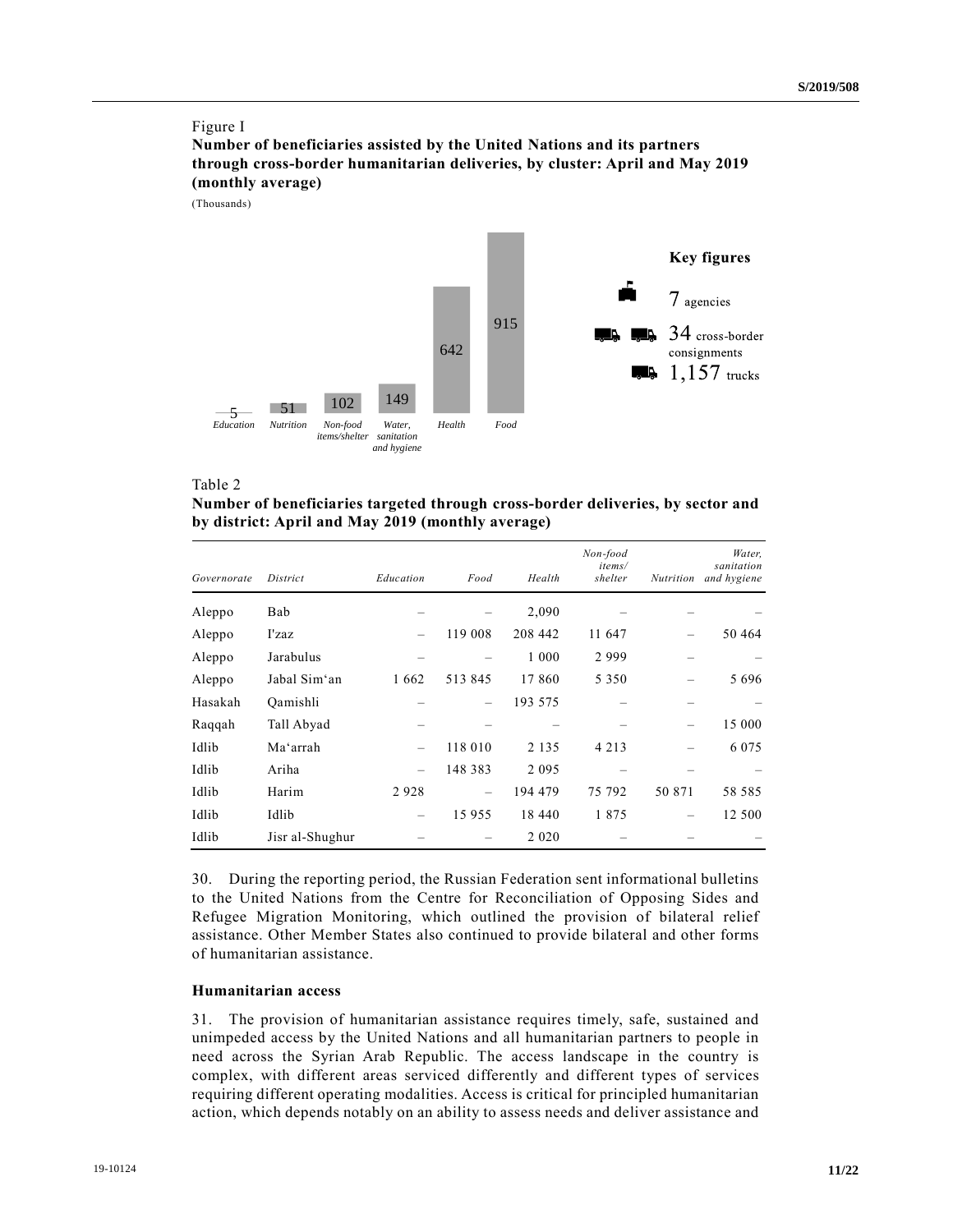to monitor and evaluate impact independently, including by regularly engaging directly with affected people.

32. During the reporting period, the United Nations continued to provide assistance from within the Syrian Arab Republic to millions of people in need in thousands of locations throughout the country. In recent months, the focus of access monitoring and reporting from Damascus has moved from a model of tracking the number of convoys to also looking at access of staff and the ability to deliver assistance as well as carry out assessments and monitoring and provide protection services. More than 1,700 United Nations staff members are present in the Syrian Arab Republic, with more than 500 deployed in nine hubs outside Damascus (Aleppo, Dar'a, Dayr al-Zawr, Hama, Homs, Ladhiqiyah, Qamishli, Suwayda' and Tartus). A further 3,860 staff members of the United Nations Relief and Works Agency for Palestine Refugees in the Near East (UNRWA) are deployed across the country.

33. Many of the aid deliveries are implemented through national partners, in particular national non-governmental organizations and the Syrian Arab Red Crescent. The United Nations is regularly deployed alongside the Syrian Arab Red Crescent, including to undertake assessments, accompany deliveries and follow up with monitoring and evaluation missions. In April and May, the United Nations undertook hundreds of missions throughout the Syrian Arab Republic (see table 3). Some of those missions, in particular those for staff based in Damascus, required formal approval from the Ministry of Foreign Affairs (see table 4), while others, in particular those for field-based staff, were deployed in accordance with agreements at the local level with governors and other relevant parties.

#### Table 3

# **Total number of missions conducted from within the Syrian Arab Republic by United Nations agencies, by type: April and May 2019**

| Type of mission                                            | <b>Note</b><br>verbale | <b>Blanket</b><br>approval | Governorate<br>approval | Total<br>number |
|------------------------------------------------------------|------------------------|----------------------------|-------------------------|-----------------|
| Assessment missions                                        | 9                      | 22                         |                         | 31              |
| Missions accompanying aid deliveries                       | 6                      | 193                        |                         | 199             |
| Monitoring missions                                        | 48                     | 245                        |                         | 295             |
| Security, logistics and administrative support<br>missions | 14                     | 20                         |                         | 34              |
| <b>Total</b>                                               | 77                     | 480                        |                         | 559             |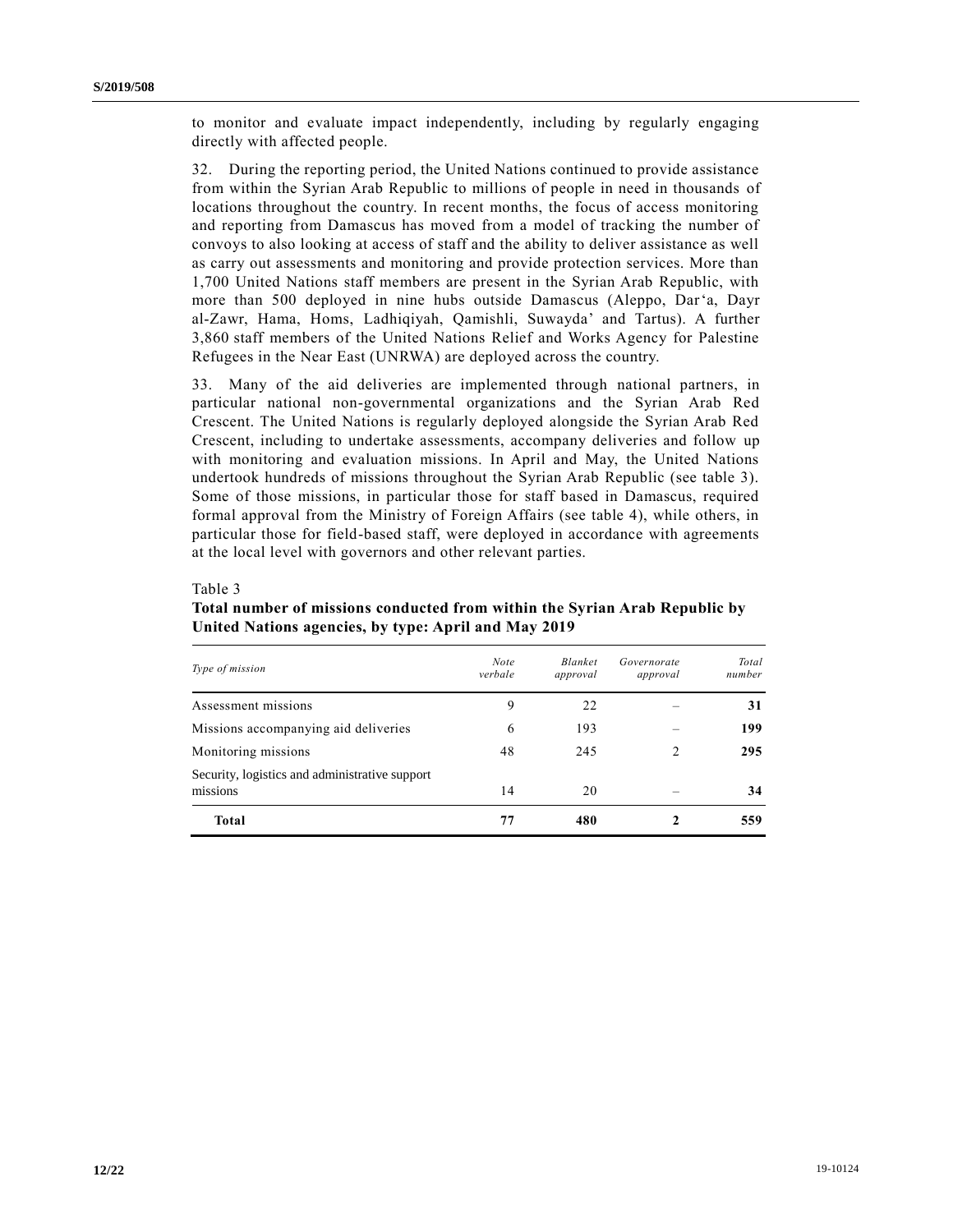# Figure II **Total number of missions conducted from within the Syrian Arab Republic by United Nations agencies, by Governorate: April and May 2019**



Blanket and Governorate approvals Note verbale

| Table 4         |  |                                                                          |  |
|-----------------|--|--------------------------------------------------------------------------|--|
|                 |  | Requests for United Nations access for single-agency missions: April and |  |
| <b>May 2019</b> |  |                                                                          |  |

| Type of request                                         | <b>Number</b><br>requested | <b>Number</b><br>approved | Percentage<br>approved |
|---------------------------------------------------------|----------------------------|---------------------------|------------------------|
| Assessment missions                                     | 13                         | 10                        | 77                     |
| Missions accompanying aid deliveries                    | 10                         |                           | 50                     |
| Monitoring missions                                     | 83                         | 46                        | 55                     |
| Security, logistics and administrative support missions | 17                         | 13                        | 76                     |
| Total                                                   | 123                        | 74                        | 60                     |

34. Improvements in access from within the Syrian Arab Republic have been made over the past year, in particular in Tartus, Ladhiqiyah, Hasakah, Homs, Aleppo and Hama Governorates. Nevertheless, humanitarian access from within the country continued to be challenging in some parts and for certain actors, including the United Nations. During the reporting period, a number of access constraints were reported in Sinjar, Tamani'ah and Abu al-Zuhur in Idlib, owing mostly to the high intensity of hostilities. Access was also limited in Raqqah city and east of the Euphrates River in Dayr al-Zawr, including the Hajin enclave, owing mostly to widespread explosive hazard contamination that remains after violence has ended and until clearance operations have taken place. Some areas in the south of the country and in eastern Ghutah were also not accessible in a sustainable manner owing to administrative regulations. Limitations on the ability of certain sectors to carry out structured needs assessments across the country remained.

35. During the reporting period, while the overall number of missions decreased owing to the fuel crisis and the observation of the holy month of Ramadan, missions to many areas across the country nevertheless increased, including areas less frequently accessible in the past. The United Nations and its partners continued to deliver assistance to an average of 3 million people on a monthly basis. The United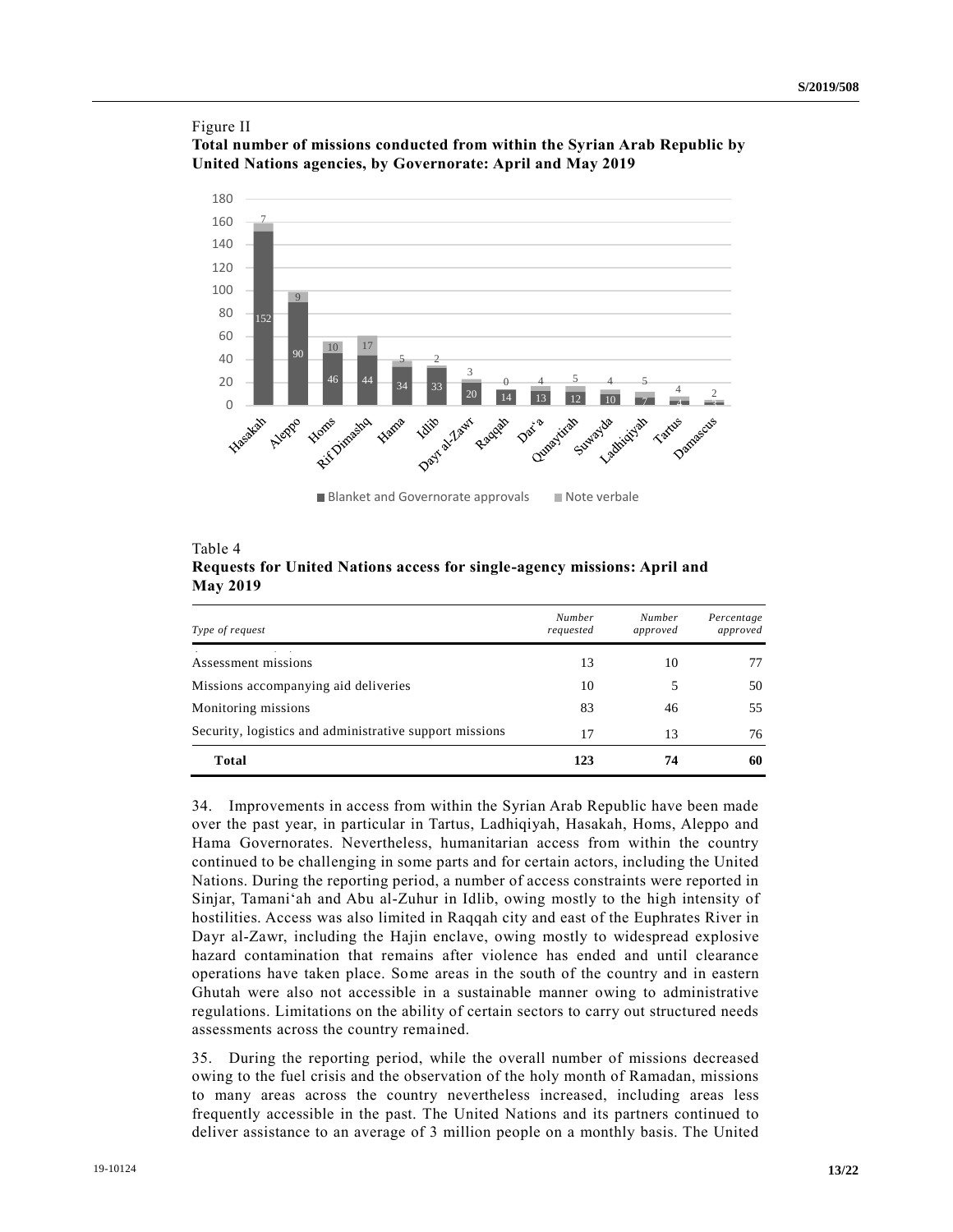Nations received approval from the Syrian authorities to conduct 559 missions, of which 482 were approved at the local level and 77 at the national level. Of the missions approved at the national level, 48 were intended for the monitoring of programmes. Of the 559 missions conducted, 77 required approval from the Ministry of Foreign Affairs, most of which were missions to Hasakah Governorate. Of the requests submitted to the Ministry of Foreign Affairs, 60 per cent were approved, none were denied and 40 per cent remain unanswered.

36. The United Nations Monitoring Mechanism for the Syrian Arab Republic continued its operations as authorized under Security Council resolutions [2165](https://undocs.org/en/S/RES/2165%20(2014))  [\(2014\),](https://undocs.org/en/S/RES/2165%20(2014)) [2191 \(2014\),](https://undocs.org/en/S/RES/2191%20(2014)) [2258 \(2015\),](https://undocs.org/en/S/RES/2258%20(2015)) [2332 \(2016\),](https://undocs.org/en/S/RES/2332%20(2016)) [2393 \(2017\)](https://undocs.org/en/S/RES/2393%20(2017)) and [2449 \(2018\).](https://undocs.org/en/S/RES/2449%20(2018)) During the reporting period, the Mechanism monitored the delivery of 34 consignments by six United Nations agencies, consisting of 1,157 trucks, from three border crossings: 17 from Bab al-Hawa (999 trucks); 15 from Bab al-Salam (146 trucks); and 2 from Ya'rubiyah (12 trucks). There were no concerns or questions about the humanitarian nature of the consignments sent. The United Nations provided 48-hour notice to the Government of the Syrian Arab Republic regarding all shipments. The Mechanism continued to benefit from the excellent cooperation of the Governments of Iraq, Jordan and Turkey.

## **Visas and registrations**

37. The United Nations continued to work with the Government of the Syrian Arab Republic to allow for the timely provision of visas to staff. However, an increased number of visas for United Nations staff have been rejected, with 17 rejected during the reporting period as compared with 10 in February and March (see table 5).

## Table 5

## **Requests for United Nations visas: April and May 2019**

| Type of request                               | Number<br>requested | Number<br>approved | Number<br>rejected | <b>Number</b><br>pending |
|-----------------------------------------------|---------------------|--------------------|--------------------|--------------------------|
| Visas requested during reporting period       | 148                 | 88                 |                    | 4 I                      |
| Renewals requested during reporting period    | 142                 | 93                 | 0                  | 49                       |
| Visas pending from before reporting period    | 42                  | 20                 | 4                  | 18                       |
| Renewals pending from before reporting period | 41                  | 39                 | $_{0}$             |                          |

*Note*: During the reporting period, the United Nations withdrew two visa requests.

38. A total of 26 international non-governmental organizations are registered with the Government to operate in the country.

#### **Safety and security of humanitarian personnel and premises**

39. The United Nations and non-governmental organizations continued to implement programmes in areas affected by frequent clashes among parties to the conflict, by air strikes and by the regular exchange of indirect artillery fire and other attacks. Humanitarian relief personnel also operate in areas highly contaminated with unexploded ordnance, explosive remnants of war and landmines.

40. Since the beginning of the conflict, hundreds of humanitarian workers have reportedly been killed, including 22 staff members of the United Nations and organizations of the United Nations system, 18 of whom were staff members of UNRWA; 66 staff members and volunteers of the Syrian Arab Red Crescent; and 8 staff members and volunteers of the Palestine Red Crescent Society. Many staff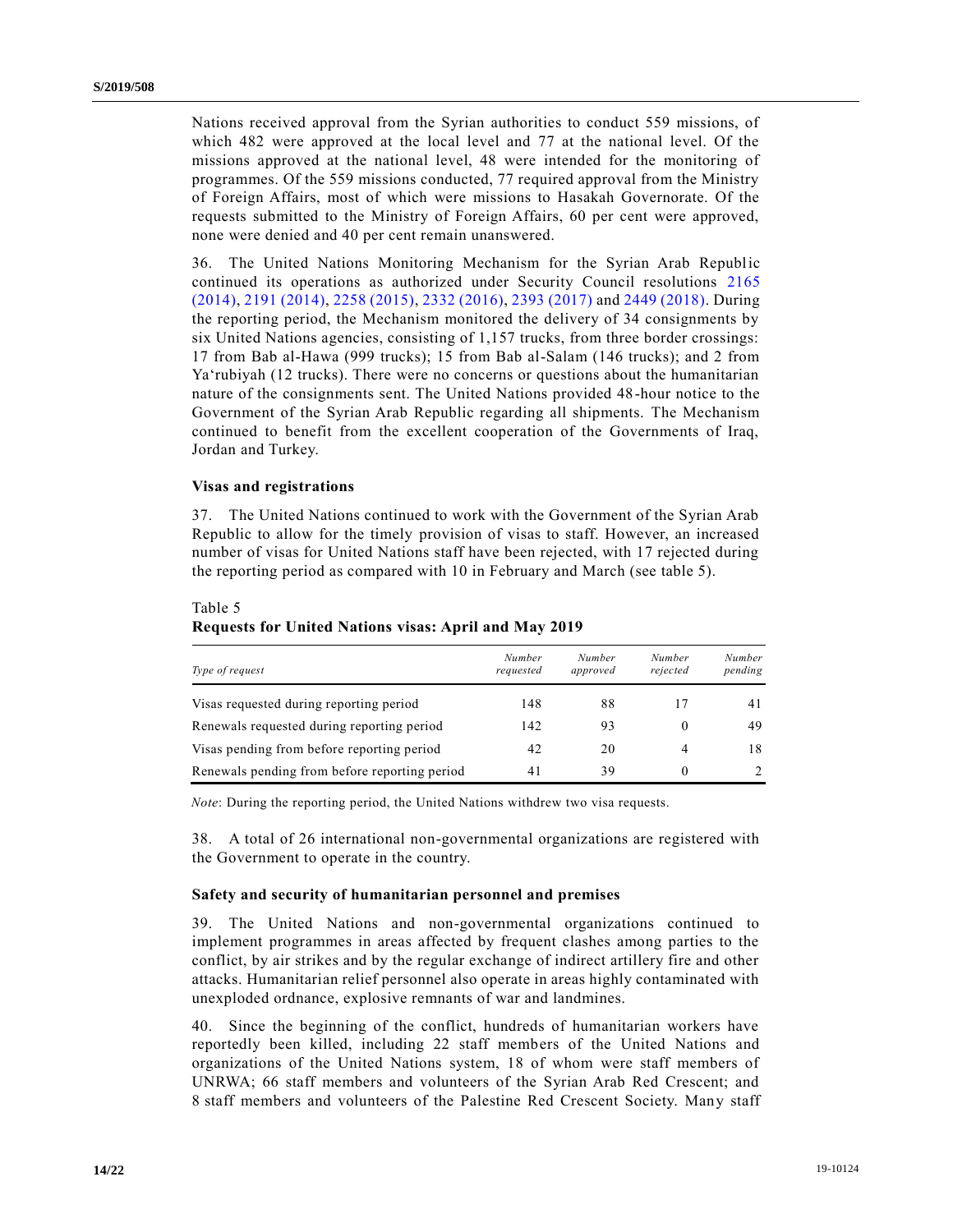members of international and national non-governmental organizations have also been killed.

41. A total of 28 staff members of agencies and programmes of the United Nations system (1 staff member of the United Nations Development Programme and 27 staff members of UNRWA) were detained or missing at the end of the reporting period.

# **III. Observations**

42. The past few weeks have seen a deadly escalation of the conflict in the northwestern part of the Syrian Arab Republic. I have consistently warned against a full-scale battle in Idlib, stressing that this could risk unleashing a spiral of human suffering unlike any we have seen in the conflict so far. Despite my warnings, hostilities have intensified in the north-west of the country, involving government and pro-government forces, armed opposition forces and the United Nations-listed terrorist organization the Levant Liberation Organization. Over the past five weeks, air strikes, shelling and ground fighting, including the reported use of barrel bo mbs and incendiary weapons, have resulted in at least 160 civilian deaths, with hundreds more injured, and have pushed hundreds of thousands of people to flee to safer areas. Hospitals, schools and markets have been destroyed. Crops have been burned. Children are out of school. We are faced with a horrendous disaster in the making.

43. I am acutely alarmed by the scale of intolerable incidents affecting health-care and education facilities. Since 1 April, 26 attacks on health-care facilities in the northwest of the country have been confirmed by the World Health Organization through its global surveillance system. Some facilities have been hit twice. Other hospitals are closing for fear of being attacked. A total of 49 health-care facilities have partially or totally suspended their activities. I must remind all parties that intentionally directing attacks against hospitals and places where the sick and wounded are gathered, as well as against buildings, materials, medical units, transport and personnel using the distinctive emblems of the Geneva Conventions in conformity with international law, constitutes a war crime. Any military operations, including those by and against United Nations-listed terrorist groups, must respect the rules of international humanitarian law, including those on the protection of civilians and civilian objects. In this regard, I emphasize that hospitals and schools must be protected in accordance with the rules of international humanitarian law.

44. The escalation in the north-western part of the Syrian Arab Republic is undermining the efforts of my Special Envoy to reinvigorate the political process, and the threat of miscalculation and broader regional conflict is ever-present, posing threats to international peace and security. I reiterate my calls to all sides to maintain their commitments to upholding the memorandum on the stabilization of the situation in the Idlib de-escalation area signed by the Russian Federation and Turkey on 17 September 2018 and to all parties to uphold international humanitarian law and protect civilians. De-escalation is essential to advancing a political solution.

45. I condemn in the strongest terms reports of unlawful deprivation of liberty and enforced disappearances of persons, including women and children, held in Government-run detention facilities or by non-State armed groups. I call upon the Government and non-State armed groups to ensure full transparency in relation to persons in their custody, accounting for their fate, whereabouts and condition to relatives, and to institute effective and transparent investigations into all allegations of torture and ensure that perpetrators are held accountable. For individuals who are facing criminal prosecution, full respect for due process and fair trial rights should be ensured in accordance with international law. I would also remind the Government of the Syrian Arab Republic that it should exert all efforts, in association with mandated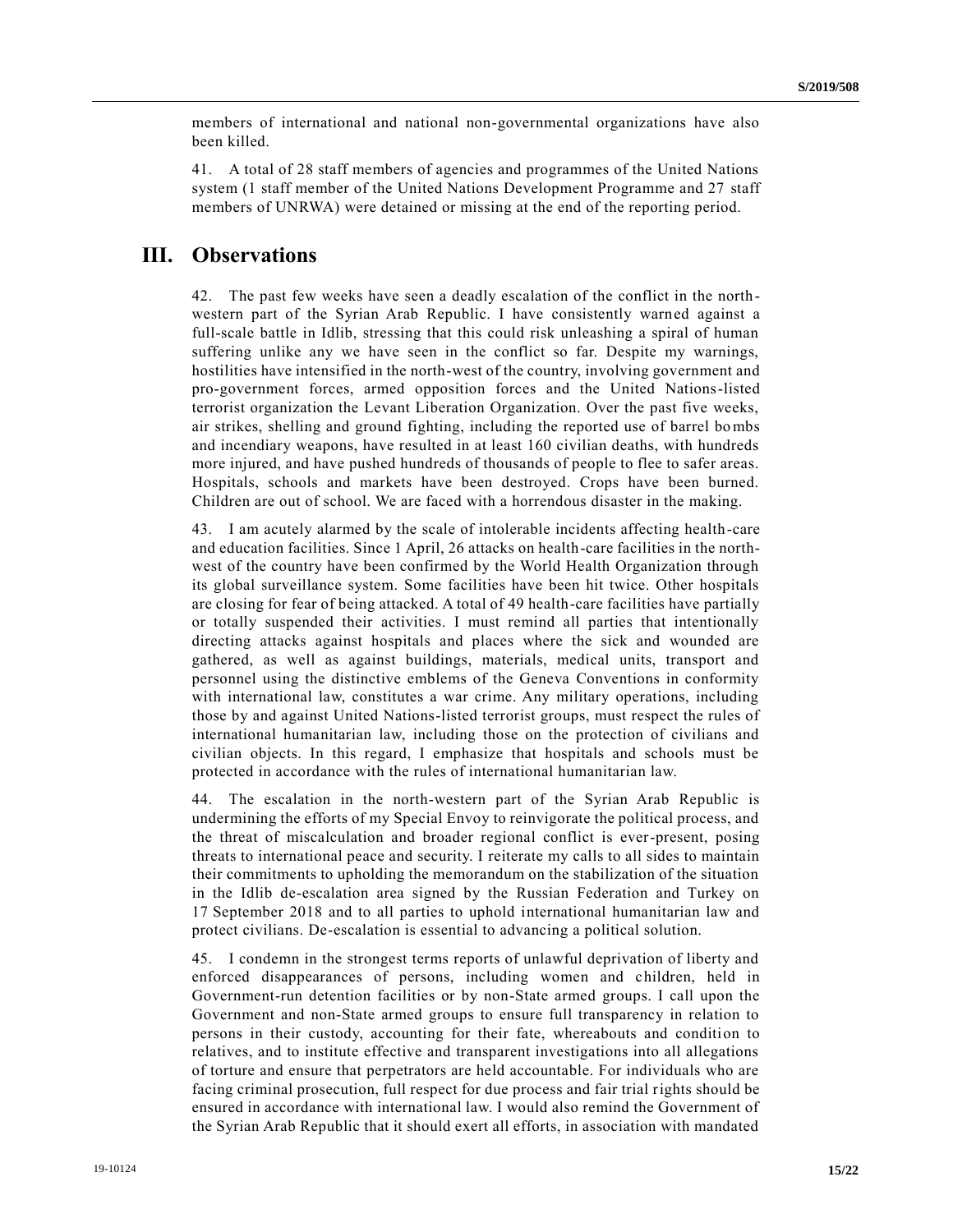national and international bodies, to ascertain the whereabouts and condition of missing persons.

46. I remain disturbed about the situation of civilians who have fled the last ISIL hideouts in eastern Dayr al-Zawr, including women and children allegedly or actually associated with ISIL. Many of these civilians are being held in unacceptable conditions with limited access to humanitarian services, while others, including women and children, have been detained in unidentified places, with no information provided about their whereabouts or well-being.

47. Continued impunity for alleged serious violations of human rights and international humanitarian law by parties to the conflict remains of grave concern. I call upon all parties to the conflict, in particular the Government of the Syrian Arab Republic, all States, civil society and the United Nations system to cooperate fully with the International, Impartial and Independent Mechanism to Assist in the Investigation and Prosecution of Persons Responsible for the Most Serious Crimes under International Law Committed in the Syrian Arab Republic since March 2011, in particular by providing relevant information and documentation. Accountability for serious violations of human rights and international humanitarian law is central to achieving sustainable peace in the Syrian Arab Republic. I reiterate my call for the situation in the country to be referred to the International Criminal Court.

48. In view of ongoing serious concerns repeatedly raised with regard to the protection of civilians and other humanitarian and human rights conc erns in the Syrian Arab Republic, I strongly urge the Government of the Syrian Arab Republic, in line with Human Rights Council resolutions [S-18/1](https://undocs.org/en/A/RES/S-18/1) and [19/22,](https://undocs.org/en/A/HRC/RES/19/22) to cooperate with OHCHR, including through the establishment of a field presence with the mandate to protect and promote human rights.

49. I call upon all parties to the conflict, especially the Syrian parties, as well as regional and international actors, to do their utmost to support the efforts of my Special Envoy to advance a political solution, as mandated by Security Council resolution [2254 \(2015\).](https://undocs.org/en/S/RES/2254%20(2015)) I welcome his efforts to finalize the composition and terms of reference of the constitutional committee and to facilitate confidence -building measures. Only a comprehensive, inclusive, Syrian-led political solution that is in line with resolution [2254 \(2015\)](https://undocs.org/en/S/RES/2254%20(2015)) and meets the legitimate aspirations of the Syrian people can lead the way towards a sustainable peace for the Syrian people and put an end to the unimaginable suffering endured by Syrians for far too long.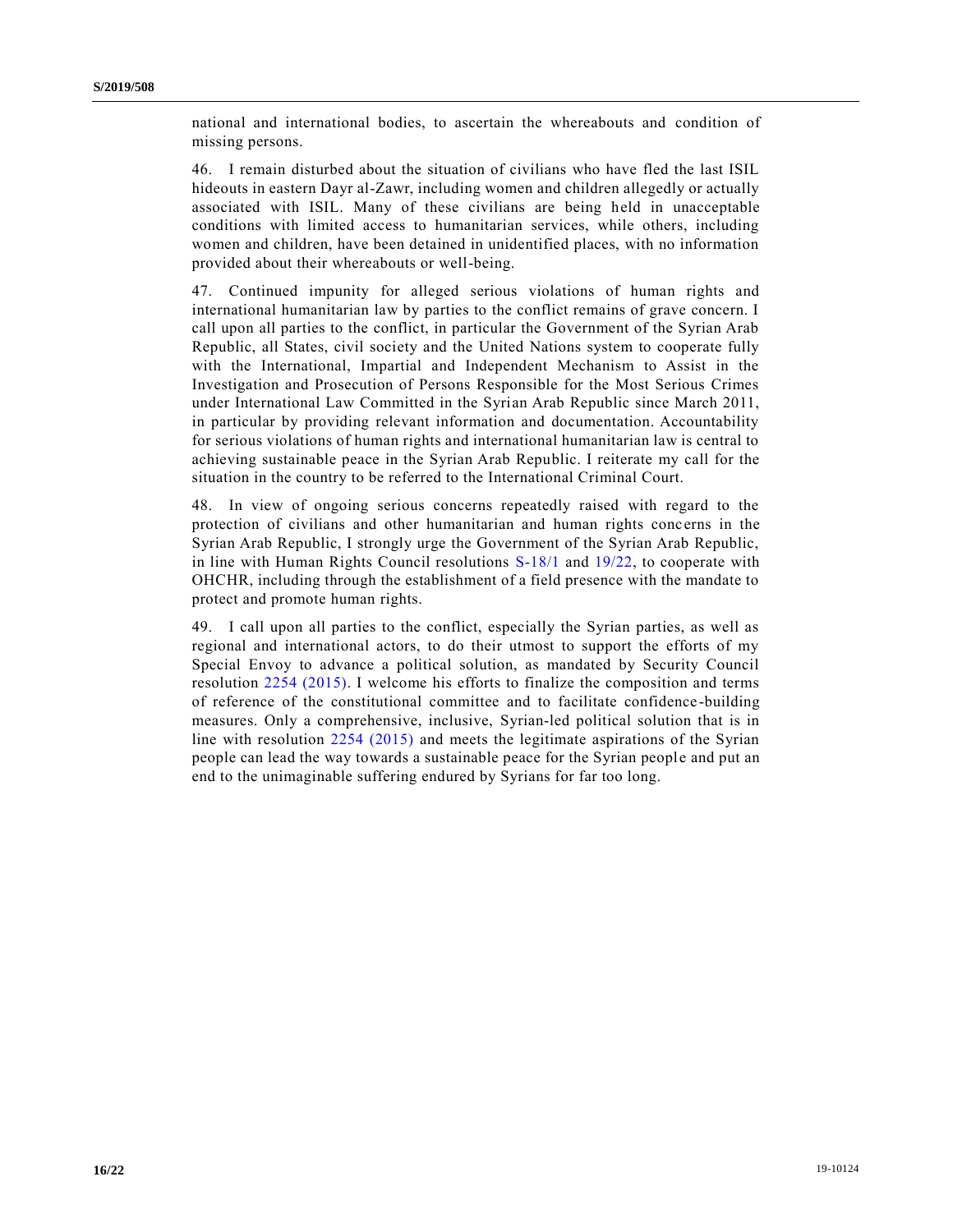# **Annex**

# **Reported incidents affecting civilians recorded by the Office of the United Nations High Commissioner for Human Rights: April and May 2019**\*

# **Idlib Governorate**

- On 7 April, four civilians were killed and 10 others injured as a result of what were alleged to be ground-based strikes that hit the city of Saraqib in eastern rural Idlib.
- On 8 April, one civilian was killed and two others injured (one woman and one boy) as a result of an improvised explosive device that detonated near their vehicle in the area of Dana in northern rural Idlib.
- On 8 April, at least 12 civilians, including 1 woman and 2 children, were injured as a result of what were alleged to be ground-based strikes that hit the city of Jisr al-Shughur in western rural Idlib.
- On 10 April, a doctor in Idlib city was arrested at his clinic, reportedly by members of the Levant Liberation Organization, for being critical of the group on social media. His status and whereabouts remain unknown.
- On 14 April, seven civilians, including five children, were injured as a result of what were alleged to be air strikes that hit within the vicinity of weapons warehouses belonging to the Levant Liberation Organization in the city of Ariha in southern rural Idlib.
- On 18 April, eight internally displaced civilians, including five women and two children, were killed as a result of what were alleged to be ground-based strikes that hit within the vicinity of the Umm Jalal makeshift camp for internally displaced persons near the village of Tuwaynah in the Ma'arrat al-Nu'man area in southern rural Idlib. The camp reportedly hosts approximately 200 internally displaced families.
- On 23 April, seven civilians, including two women, one girl and two boys, were killed and the Haj Bakri school was partially damaged as a result of what were alleged to be ground-based strikes that hit the city of Khan Shaykhun in southern rural Idlib.
- On 24 April, at least 13 civilians, including 1 woman and 2 girls, were killed and 24 others, including 6 women, were injured as a result of an "unidentified" explosion that occurred in a residential area in the city of Jisr al-Shughur. The explosion resulted in the collapse of several residential buildings. In previous similar incidents in Idlib Governorate, the Office of the United Nations High Commissioner for Human Rights confirmed that non-State armed groups, including the Levant Liberation Organization, had placed arms depots in close proximity to civilians and civilian objects, which resulted in the killing and injuring of scores of civilians, including women and children, owing to the uncontrolled blasts of such depots.

<sup>\*</sup> The list of incidents exemplifies human rights issues of concern raised in the report. Owing to the changing patterns of conflict and the loss of networks of credible and/or reliable sources in many conflict-affected areas, however, verifying incidents is increasingly difficult. The list, which contains only those incidents that were reported to the Office of the United Nations High Commissioner for Human Rights and that have been verified according to its methodology, should not be considered comprehensive.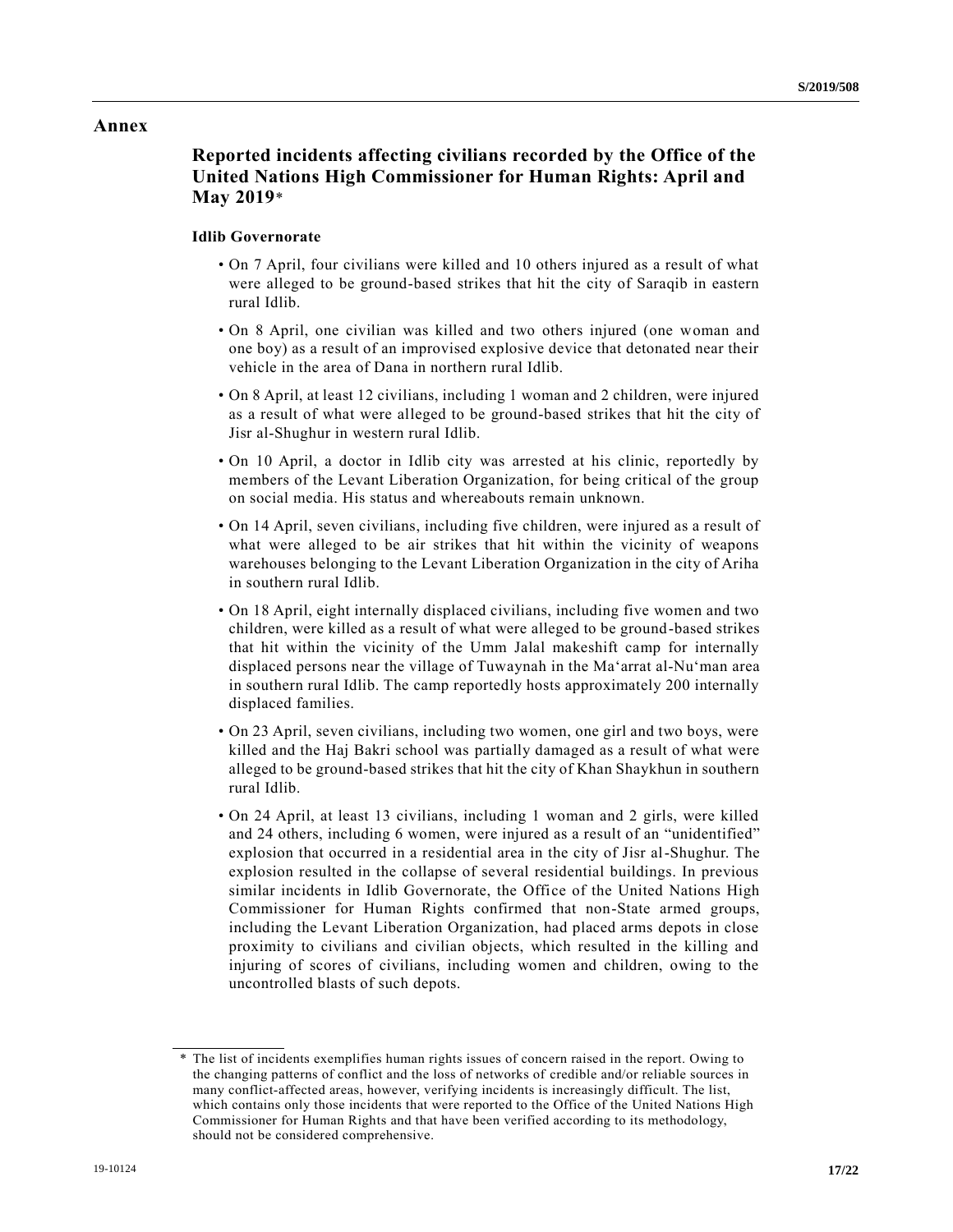- On 27 April, gunmen arrested a humanitarian activist at a checkpoint in the Dana area in northern rural Idlib and held him for 22 days before releasing him in exchange for a large amount of money.
- On 30 April, five civilians, including one woman and one girl, were injured and the medical facility of Habit was partially damaged as a result of what were alleged to be air and ground-based strikes that hit the village of Habit in southern rural Idlib.
- On 30 April, the Qasabiyah school was partially damaged as a result of what were alleged to be air and ground-based strikes that hit the town of Qasabiyah in southern rural Idlib.
- On 5 May, one civilian woman was killed and the Nabd al-Hayat hospital was destroyed as a result of what were alleged to be air and ground-based strikes that hit the town of Has in southern rural Idlib.
- On 5 May, three civilians, including a first responder (medical staff), were killed and the Orient hospital was destroyed as a result of what were alleged to be air and ground-based strikes that hit the town of Kafr Nubl in southern rural Idlib.
- On 6 May, three civilians were killed (one woman and two boys) and three others, including one boy, injured as a result of what were alleged to be air and ground-based strikes that hit the village of Rub'a al-Joz in rural Khan Shaykhun.
- On 7 May, five civilians, including two women and one girl, were killed and at least 17 others injured as a result of what were alleged to be air strikes that hit within the vicinity of a local market in Ra's al-Ayn village in eastern rural Idlib.
- On 10 May, three civilians were killed (one woman and two children) and a mosque was significantly damaged as a result of what were alleged to be air strikes that hit the town of Ma'arrat Sin in southern rural Idlib.
- On 14 May, eight civilians, including one girl, were killed and three others injured and the Abdul Rahman Nasser school was partially damaged as a result of what were alleged to be air strikes that hit within the vicinity of a local market in the city of Jisr al-Shughur.
- On 16 May, a compound of three educational structures was damaged as a result of what were alleged to be air strikes that hit the town of Kafr Sajnah in southern rural Idlib. The compound included the Kafr Sajnah and Hamzah al-Khatib primary schools and the Mustaqbal kindergarten.
- On 17 May, the Fadhel al-Khatib school was damaged as a result of what were alleged to be air strikes that hit the town of Kafr Nubl in southern rural Idlib.
- On 19 May, 10 civilians, including 4 women and 4 children (3 boys and 1 girl), were killed as a result of what were alleged to be air strikes that hit the town of Kafr Nubl.
- On 21 May, nine civilians, including one boy, were killed as a result of what were alleged to be air strikes that hit within the vicinity of a local market in the city of Ma'arrat al-Nu'man.
- On 21 May, two civilian men were killed and the Ruqayyah Bint Malik school was significantly damaged as a result of what were alleged to be air strikes that hit the city of Jisr al-Shughur. On the same day, the Farahidi school was partially damaged as a result of what were alleged to be air strikes that hit the city of Khan Shaykhun.
- On 22 May, five civilians, including one boy, were killed and the Shifa hospital was damaged as a result of what were alleged to be air strikes that hit the city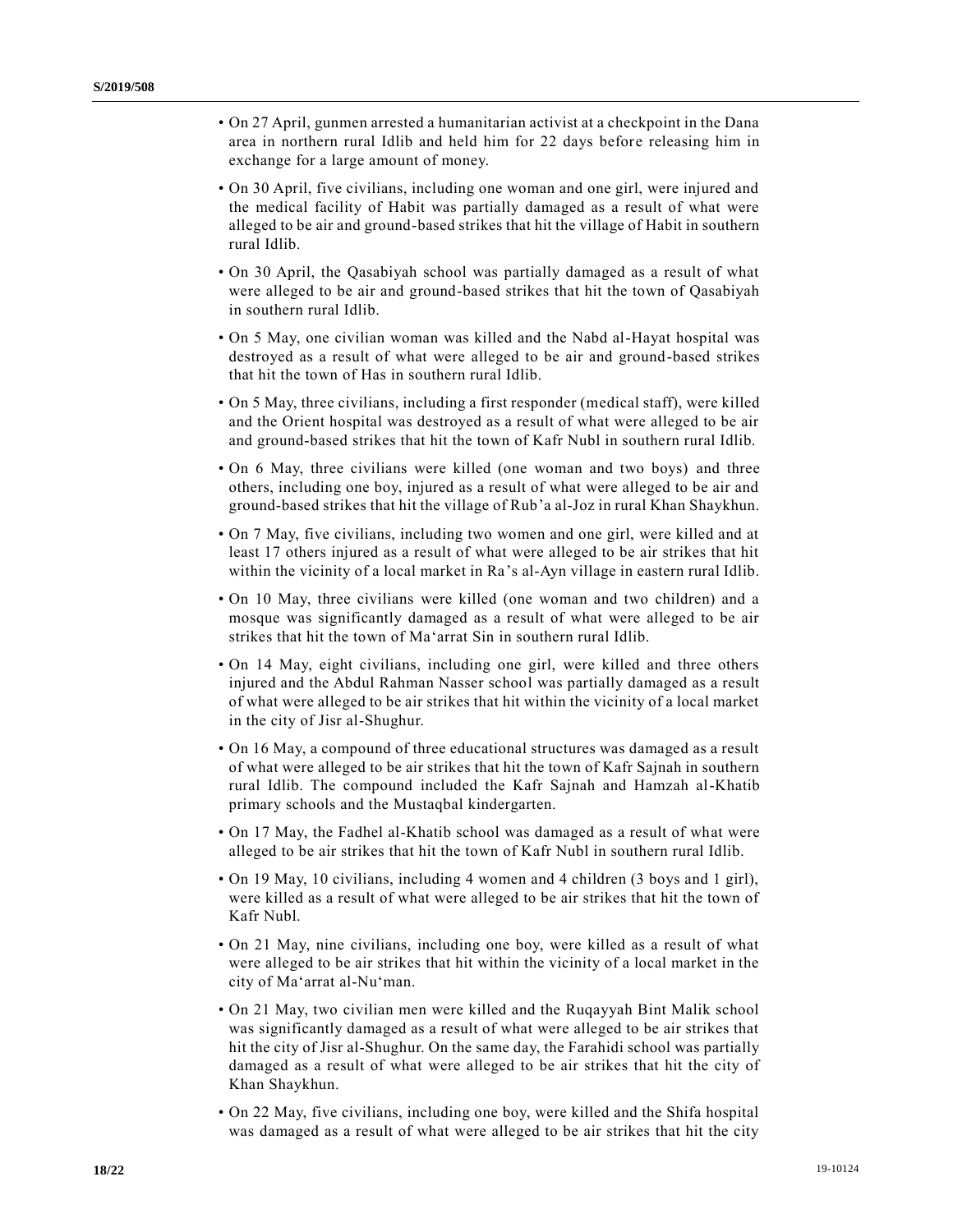of Saraqib. On the same day, the Maysalun school was partially damaged as a result of what were alleged to be air strikes that hit the town of Kafr Sajnah.

- On 23 May, three civilians, including one girl, were killed and the Abu Bakr al-Siddiq school was damaged as a result of what were alleged to be air strikes that hit the town of Kafr Nubl.
- On 23 May, the Kiwan medical centre was partially damaged as a result of what were alleged to be air strikes that hit the town of Kansafrah in southern rural Idlib.
- On 23 May, the Abdul Majid al-Haj Bakri school was significantly damaged as a result of what were alleged to be air strikes that hit the city of Khan Shaykhun.
- On 25 May, the Ibn al-Shahid medical centre for physical therapy was partially damaged as a result of what were alleged to be air strikes that hit the town of Barah in southern rural Idlib.
- On 26 May, five civilians, including one boy and one woman, were killed as a result of what were alleged to be air strikes that hit within the vicinity of a local market in the city of Ma'arrat al-Nu'man.
- On 27 May, at least 12 civilians, including 7 women and 4 children (2 boys and 2 girls), were killed and at least 8 others injured as a result of what were alleged to be air strikes that hit the city of Ariha.
- On 28 May, seven civilians, including one woman and five children (three boys and two girls), were killed as a result of what were alleged to be air strikes that hit the town of Ihsim in southern rural Idlib.
- On 29 May, six civilians (five women and one boy) were killed as a result of what were alleged to be air strikes that hit the village of Sarjah in southern rural Idlib.
- On 30 May, five civilians, including one woman and three children (two boys and one girl), were killed as a result of what were alleged to be air strikes that hit the city of Ma'arrat al-Nu'man.

### **Hama Governorate**

- On 30 April, one girl was injured as a result of what were alleged to be air and ground-based strikes that hit the town of Kafr Zayta in northern rural Hama.
- On 30 April, three civilians, including one woman, were killed and 10 others, including 2 women and 1 boy, were injured as a result of what were alleged to be air and ground-based strikes that hit the town of Kafr Nabudah in northern rural Hama.
- On 1 May, two civilians (a man and his wife) were killed as a result of what were alleged to be air and ground-based strikes that hit the town of Kafr Nabudah.
- On 4 May, a man was killed and a woman injured (both civilians) as a result of what were alleged to be ground-based strikes that hit the area of Qalʻat al-Madiq in northern rural Hama.
- On 7 May, six civilians including three women and two children (one girl and one boy) were killed as a result of what were alleged to be air strikes that hit the town of Kafr Zayta.
- On 10 May, one civilian was killed as a result of what were alleged to be groundbased strikes that hit the town of Kafr Zayta.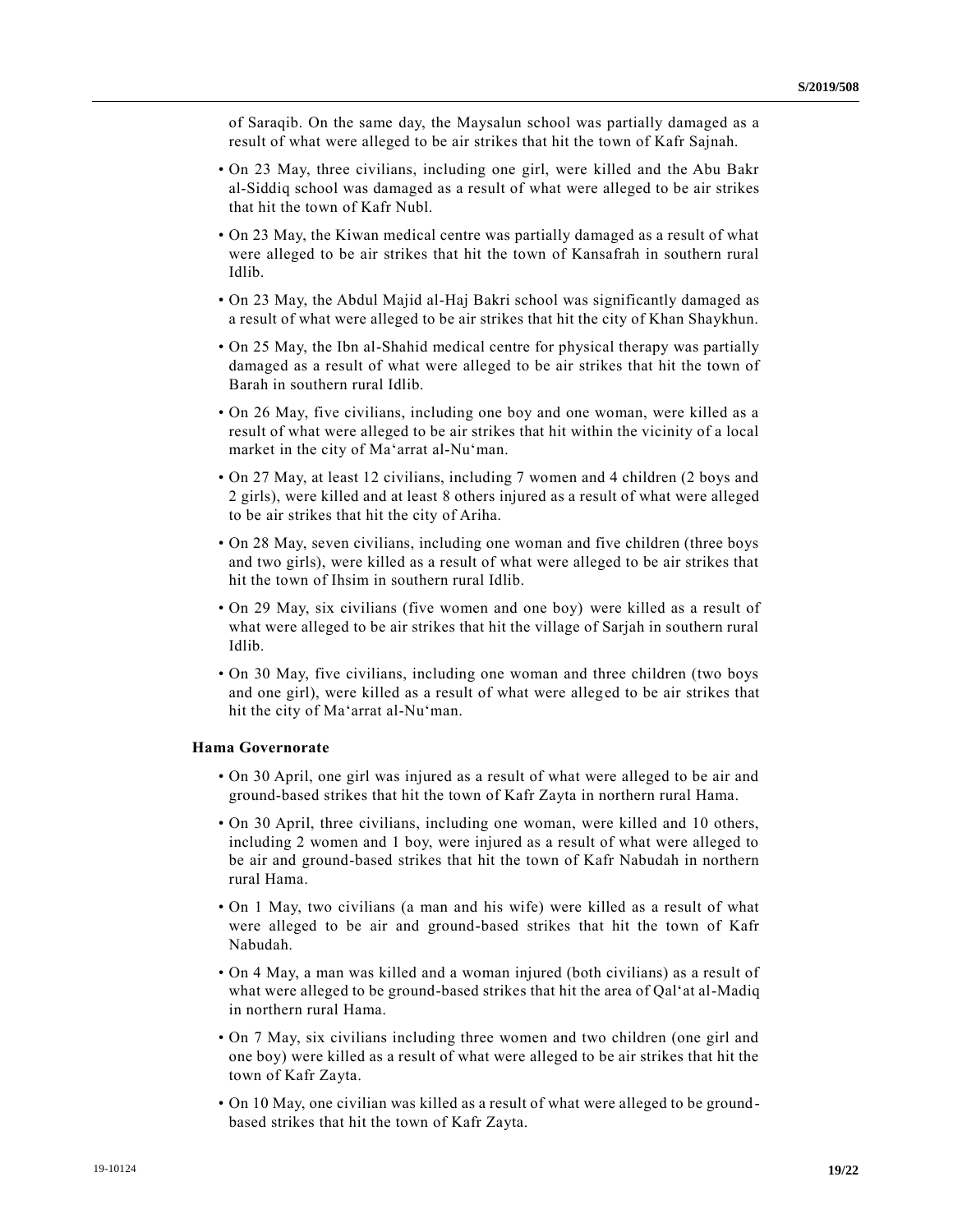- On 11 May, a medical facility was significantly damaged as a result of what were alleged to be air and ground-based strikes that hit the town of Lataminah in northern rural Hama.
- On 13 May, one civilian was killed as a result of what were alleged to be groundbased strikes that hit the town of Lataminah.
- On 12 May, six civilians, including one woman and five children (two girls and three boys), were killed and six others, including three children, were injured as a result of what were alleged to be ground-based strikes that hit a residential area in the Government-held town of Suqaylibiyah in northern rural Hama.
- On 13 May, a 15-year-old boy was killed and five others injured as a result of what were alleged to be ground-based strikes that hit a residential area in the town of Suqaylibiyah.
- On 19 May, two civilians were killed (a woman and her boy) as a result of what were alleged to be ground-based strikes that hit the village of Qastun in northern rural Hama.
- On 26 May, one civilian was killed as a result of what were alleged to be air strikes that hit the town of Kafr Zayta.
- On 26 May, the hospital of Suqaylibiyah was partially damaged as a result of what were alleged to be ground-based strikes that hit the town of Suqaylibiyah.

## **Aleppo Governorate**

- On 15 April, three civilian men were injured as a result of what was alleged to be an explosion of an improvised explosive device attached to a motorcycle that detonated inside a busy livestock market in the town of Qabbasin in the Bab area in eastern rural Aleppo. No group claimed responsibility for the attack.
- On 14 April, six civilians, including two women and two girls, were killed and 11 others, including 1 woman and 2 children, were injured as a result of what were alleged to be ground-based strikes that hit a local market in the neighbourhood of Khalidiyah and a residential area in Nile Street in the Government-held city of Aleppo.
- On 8 May, two civilians were killed and four others injured as a result of what was alleged to be the explosion of an improvised explosive device attached to a motorbike that detonated in the middle of a local market known by the name of Arbi'aa Souq (the Wednesday market) in the village of Farat in the Manbij area in north-eastern rural Aleppo.
- On 14 May, 10 civilians (8 Palestinians and 2 Syrians), including 1 woman, 3 boys and 1 girl, were killed and at least 11 others injured as a result of what were alleged to be ground-based strikes that hit the Palestinian refugees camp of Nayrab in Aleppo city. The camp for internally displaced persons is in close proximity to the Nayrab military airbase that is under the control of government forces in Aleppo city.
- On 15 May, one civilian woman was killed as a result of what were alleged to be ground-based strikes that hit the neighbourhood of Jamiliyah in the Government-held city of Aleppo.
- On 21 May, six civilians, including one woman and four children, were injured as a result of what were alleged to be ground-based strikes that hit a residential area in the neighbourhood of Masakin al-Sabil and Tishrin Street in the city of Aleppo.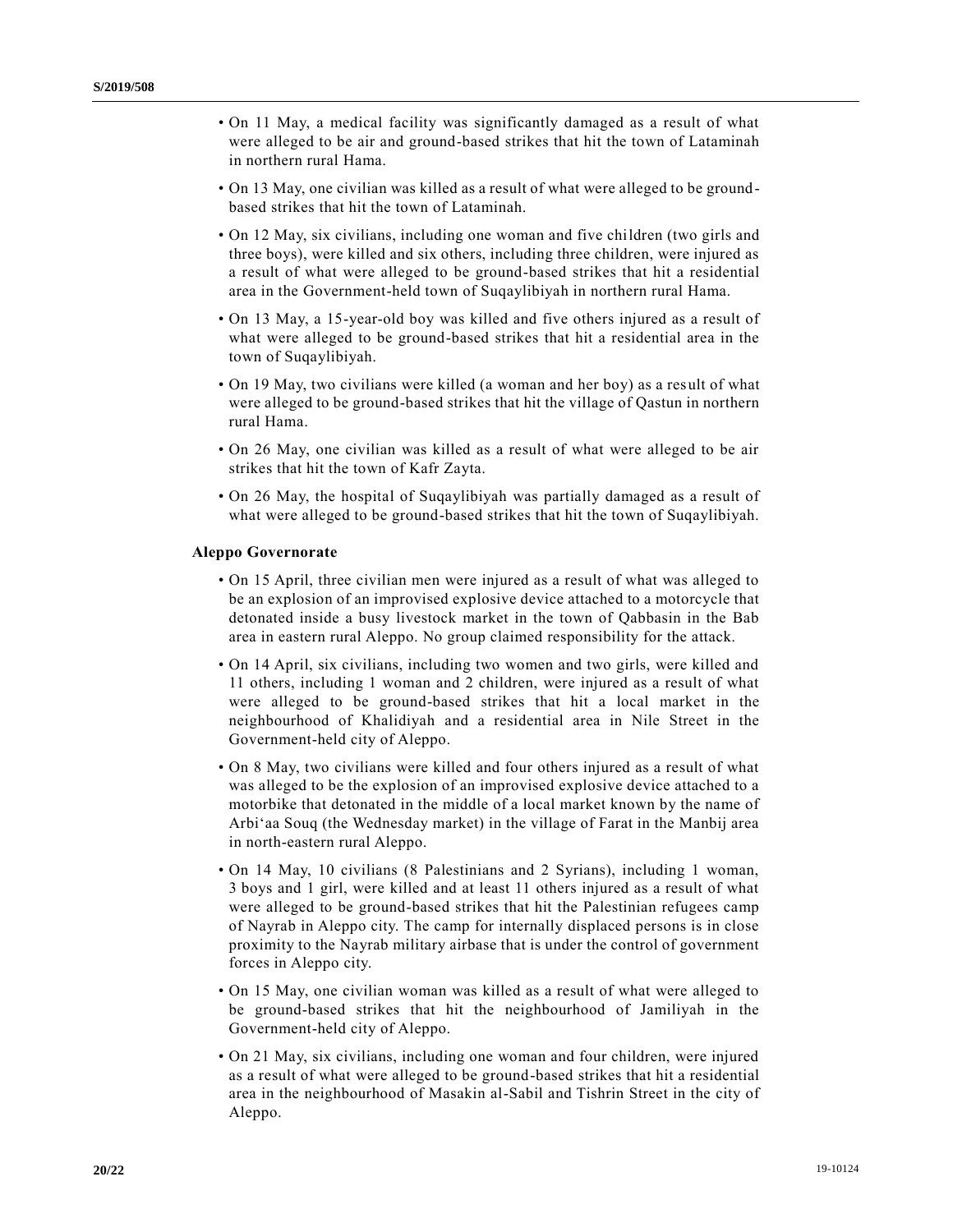- On 28 May, one woman was killed as a result of what were alleged to be air strikes that hit the city of Atarib in western rural Aleppo.
- On 28 May, seven civilians, including two women and three children, were killed as a result of what were alleged to be air strikes that hit the village of Kafr Halab in western rural Aleppo.

### **Dayr al-Zawr and Hasakah Governorates**

- On 11 April, members of a non-State armed group raided the fifth sector of the Hawl camp in eastern Hasakah Governorate and took away at least 21 Syrians, including 9 boys under the age of 15 years reportedly associated with Islamic State in Iraq and the Levant (ISIL) families. At the time of writing, the fate and whereabouts of these individuals were unknown to their families or the community in the camp.
- On 12 April, three civilians, including two women, were killed as a result of what was alleged to be the explosion of an unexploded ordnance that detonated inside their house in the neighbourhood of Suwar in the Sha'fah town of eastern rural Dayr al-Zawr.
- On 26 May, members of a non-State armed group raided the fifth sector of the Hawl camp and took away 20 Syrian women for unidentified reasons. At the time of writing, the whereabouts and status of the women were unknown to their families or the community in the camp.

### **Raqqah Governorate**

- On 9 April, a double attack, reportedly with improvised explosive devices, occurred near the Amir bakery in Nur Street, west of Raqqah city centre. The first explosion killed one civilian and injured at least three others. As other civilians rushed to the scene to help the injured, the second explosion soon followed, killing three more civilians, including one woman and one boy, and injuring at least two others.
- On 15 April, five children were injured as a result of what was alleged to be an unexploded ordnance that detonated near them while they were playing in agricultural land in the village of Qantari in the Tall Abyad area in northern rural Raqqah.
- On 22 April, three civilians including two women were killed and one boy was injured as a result of what was alleged to be an unexploded ordnance that detonated in the vicinity of a building in Bassil Street, near the Jassim bakery in Raqqah city.

## **Dar'a Governorate**

- On 8 April, five civilian men were arrested for unknown reasons by members of the Air Force Intelligence manning a checkpoint in the Shaykh Miskin area. The authorities refused to provide further information to the families of the detainees and denied having them in their custody.
- On 12 April, the preacher of the Said bin al-Massib mosque in Harak town in eastern rural Dar'a was shot and killed by unidentified perpetrators in the vicinity of the mosque.
- On 20 April, a civilian was shot and killed in front of his house by unidentified armed men in the Tafas area in western rural Dar'a. The victim was a "reconciled" fighter who had reportedly taken part in the "reconciliation"